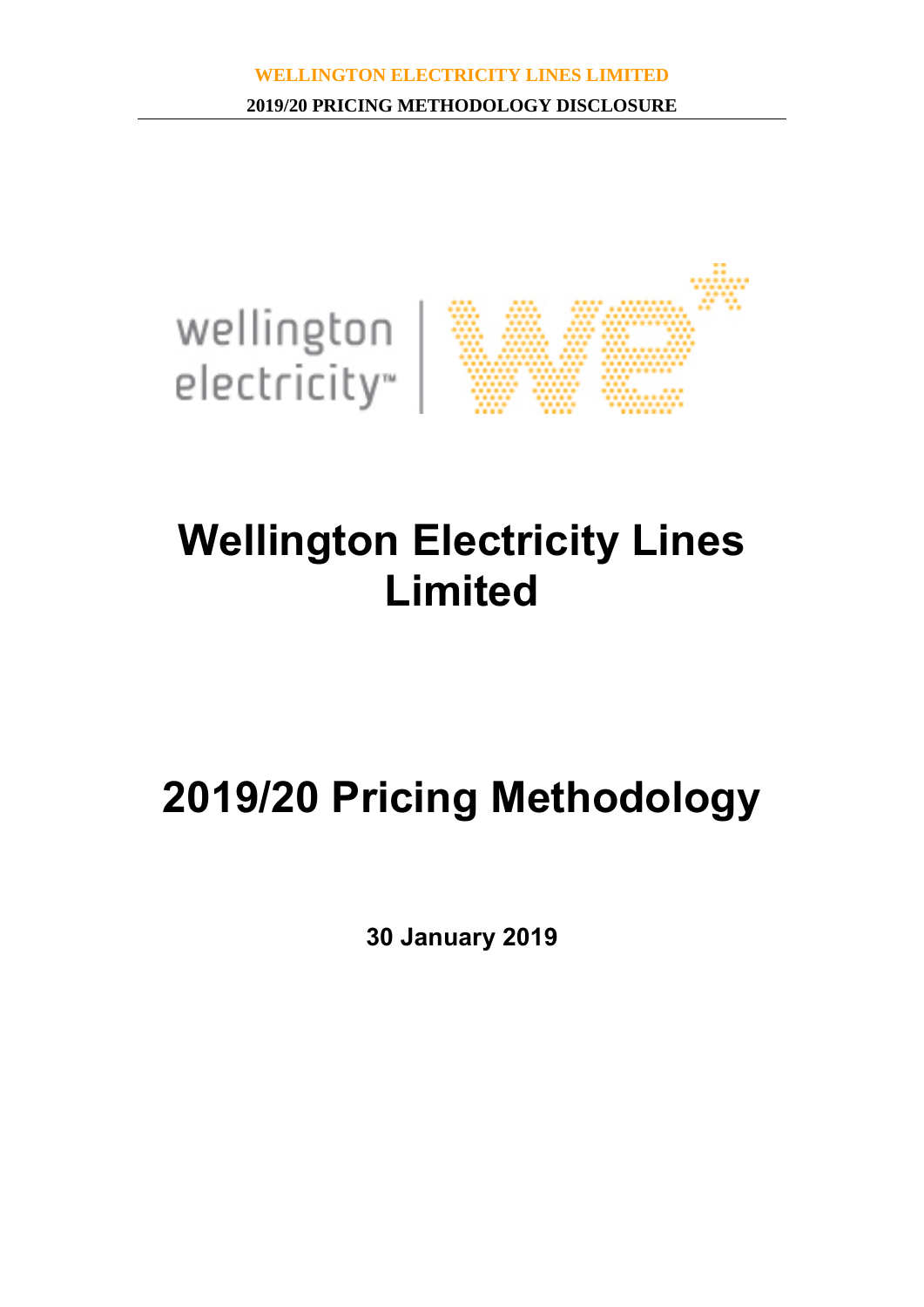# **2019/20 PRICING METHODOLOGY DISCLOSURE**

# **Glossary**

| <b>Abbreviation</b>             | <b>Definition Or Description</b>                                                                                                                                                                                                              |  |  |  |  |  |
|---------------------------------|-----------------------------------------------------------------------------------------------------------------------------------------------------------------------------------------------------------------------------------------------|--|--|--|--|--|
| 2019/20 Disclosure of<br>Prices | Wellington Electricity Lines Limited's Disclosure of<br>Prices                                                                                                                                                                                |  |  |  |  |  |
| <b>ACOT</b>                     | Avoided cost of transmission – an amount payable to large<br>distributed generators within Wellington Electricity's<br>network in recognition that these generators may cause<br>WELL to avoid Transpower charges.                            |  |  |  |  |  |
| Capacity                        | The maximum amount of energy that a part of the network<br>is able to carry at any point in time                                                                                                                                              |  |  |  |  |  |
| <b>Commerce Commission</b>      | New Zealand Commerce Commission (NZCC)                                                                                                                                                                                                        |  |  |  |  |  |
| Consumer                        | A person, residential or business, that uses electricity or<br>acquires electricity lines services                                                                                                                                            |  |  |  |  |  |
| <b>Consumer Group</b>           | The category of consumer used by the EDB for the<br>purpose of setting prices                                                                                                                                                                 |  |  |  |  |  |
| Controlled Load                 | An amount of electrical load which a consumer makes<br>available to the distributor's load control system to turn<br>off during periods of network congestion or to assist in<br>restoring supply                                             |  |  |  |  |  |
| <b>CPI</b>                      | <b>Consumer Price Index inflation</b>                                                                                                                                                                                                         |  |  |  |  |  |
| <b>CPP</b>                      | <b>Customised Price-quality Path</b><br>A customised price-quality path is a path the Commission<br>can set to better suit the specific needs of a regulated<br>business and those of its consumers.                                          |  |  |  |  |  |
| <b>CPP</b> Determination        | Decision No [2018] NZCC 6, Wellington Electricity Lines<br>Limited Electricity Distribution Customised Price-Quality<br>Path Determination 2018                                                                                               |  |  |  |  |  |
| Delivery price                  | The total delivery price for both distribution and<br>transmission services (also known as lines charges).                                                                                                                                    |  |  |  |  |  |
| Demand                          | Electricity use at a point in time                                                                                                                                                                                                            |  |  |  |  |  |
| <b>Distributed Generator</b>    | Any person who owns or operates equipment that is<br>connected to Wellington Electricity Lines Limited's<br>distribution network, including through a consumer<br>installation, which is capable of injecting electricity into<br>the network |  |  |  |  |  |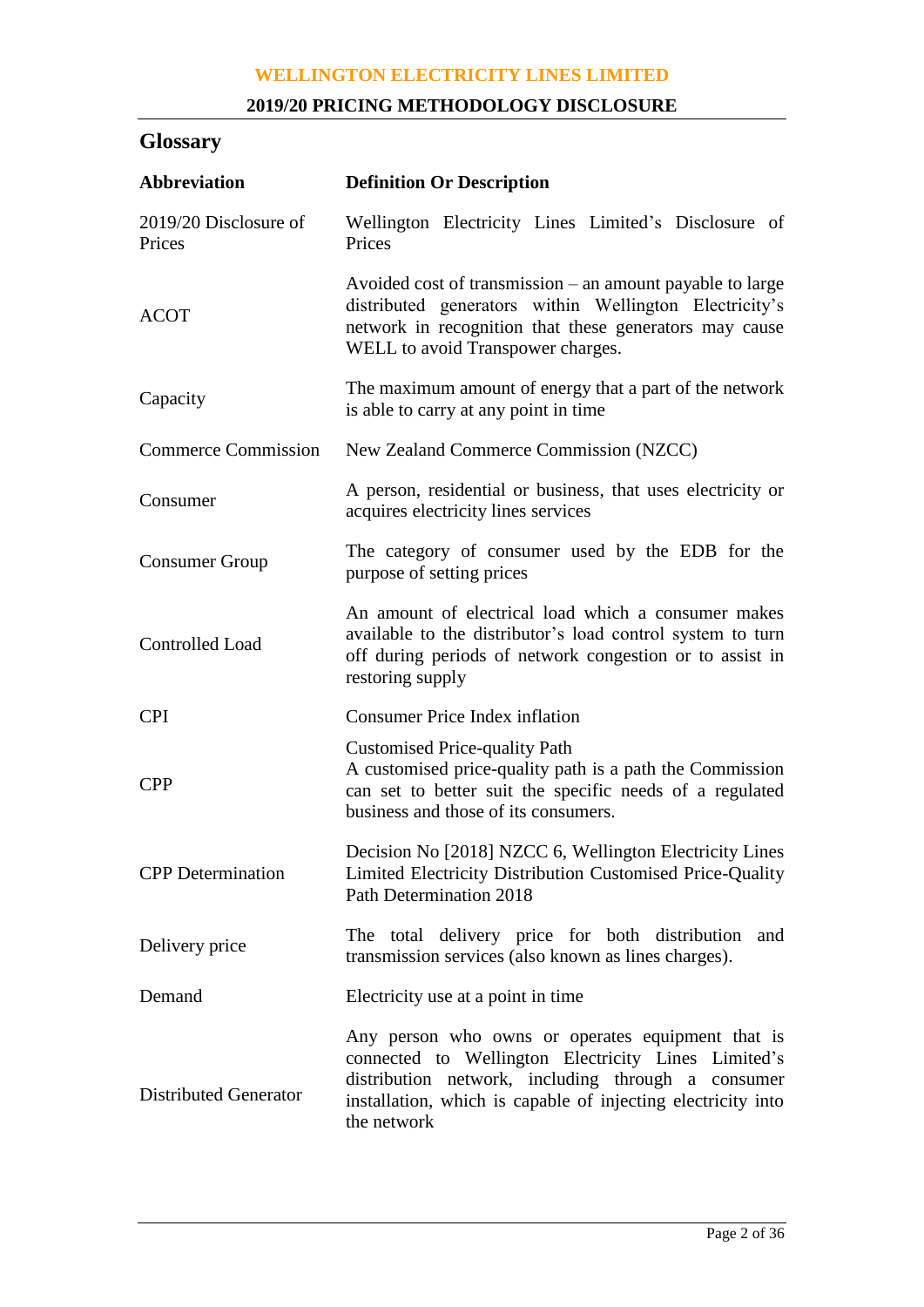# **2019/20 PRICING METHODOLOGY DISCLOSURE**

| <b>Abbreviation</b>          | <b>Definition Or Description</b>                                                                                                                                                                                                                                |  |  |  |  |
|------------------------------|-----------------------------------------------------------------------------------------------------------------------------------------------------------------------------------------------------------------------------------------------------------------|--|--|--|--|
| DPP Determination 2015       | Decision No. NZCC 33, Electricity Distribution Services<br>Default Price-Quality Path Determination 2015                                                                                                                                                        |  |  |  |  |
| <b>EDB</b>                   | <b>Electricity Distribution Business</b>                                                                                                                                                                                                                        |  |  |  |  |
| <b>Electricity Authority</b> | The Electricity Authority                                                                                                                                                                                                                                       |  |  |  |  |
| <b>GXP</b>                   | A point of supply to Wellington Electricity Lines<br>Limited's distribution network from Transpower's<br>national transmission grid                                                                                                                             |  |  |  |  |
| <b>HV</b>                    | High Voltage – equipment or supplies at voltages of<br>$11kV$ , $22kV$ or $33kV$                                                                                                                                                                                |  |  |  |  |
| ID Determination 2012        | Disclosure<br>Electricity Distribution Information<br>Determination 2012, 22 March 2015                                                                                                                                                                         |  |  |  |  |
| ID Guidelines 2010           | The Electricity Authority's Distribution Pricing Principles<br>and Information Disclosure Guidelines, February 2010                                                                                                                                             |  |  |  |  |
| IM Determination 2012        | Electricity Distribution Services Input Methodologies<br>Determination 2012, 30 March 2015                                                                                                                                                                      |  |  |  |  |
| <b>LFC</b> Regulations       | Electricity (Low Fixed Charge Tariff Option for Domestic<br><b>Consumers</b> ) Regulation 2004                                                                                                                                                                  |  |  |  |  |
| Lines Charges                | Refer to Delivery price                                                                                                                                                                                                                                         |  |  |  |  |
| <b>LRMC</b>                  | Long Run Marginal Costs                                                                                                                                                                                                                                         |  |  |  |  |
| LV                           | Low Voltage – equipment or supply at a voltage of 220V<br>single phase or 415V three phase                                                                                                                                                                      |  |  |  |  |
| <b>Network</b>               | The electricity distribution network owned by Wellington<br>Electricity Lines Limited for the conveyance of electricity.<br>substations,<br><b>Network</b><br>include<br>assets<br>lines,<br>poles,<br>transformers, circuit breakers, switchgear, cabling etc. |  |  |  |  |
| Point of Connection          | A point at which a consumer's fittings interconnect with<br>the Network as described by diagrams as used from time<br>to time by Wellington Electricity Lines Limited                                                                                           |  |  |  |  |
| Power Factor (PF)            | A measure of the ratio of real power to total power of a<br>load. The relationship between real, reactive and total<br>power is as follows:                                                                                                                     |  |  |  |  |
|                              | $PF = Real Power (kW) / Total Power (kVA)$<br>Total Power (kVA = $(kW^2 + kVAr^2)^{0.5}$                                                                                                                                                                        |  |  |  |  |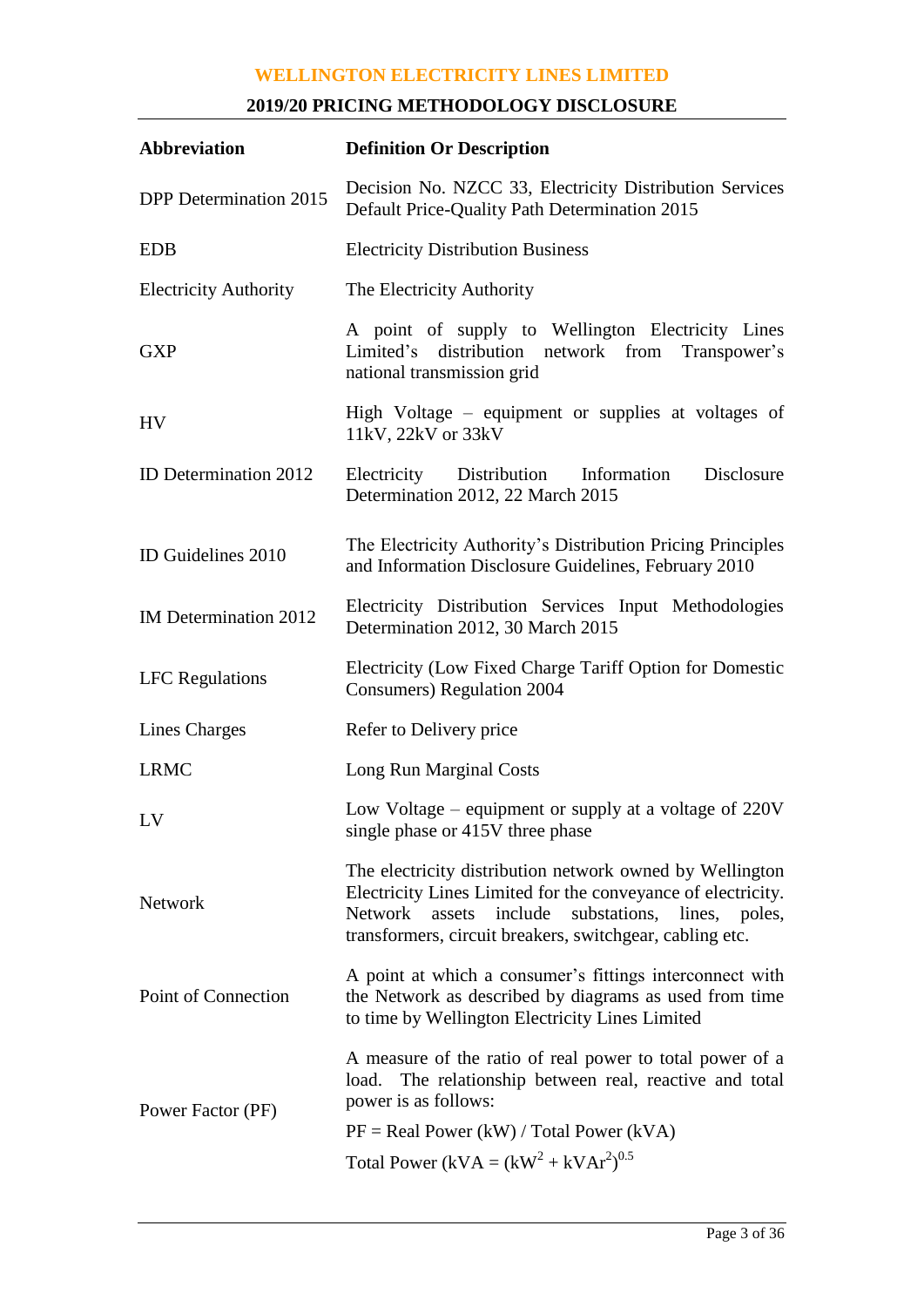# **2019/20 PRICING METHODOLOGY DISCLOSURE**

| <b>Abbreviation</b>        | <b>Definition Or Description</b>                                                                                                                     |  |  |  |  |  |
|----------------------------|------------------------------------------------------------------------------------------------------------------------------------------------------|--|--|--|--|--|
| <b>Pricing Methodology</b> | Pricing<br>Electricity Lines Limited's<br>Wellington<br><b>Methodology Disclosure Document</b>                                                       |  |  |  |  |  |
| <b>RAB</b>                 | Regulated Asset Base $-$ is the regulated value of the<br>distribution assets that Wellington Electricity uses to<br>provide line function services. |  |  |  |  |  |
| WELL                       | <b>Wellington Electricity Lines Limited</b>                                                                                                          |  |  |  |  |  |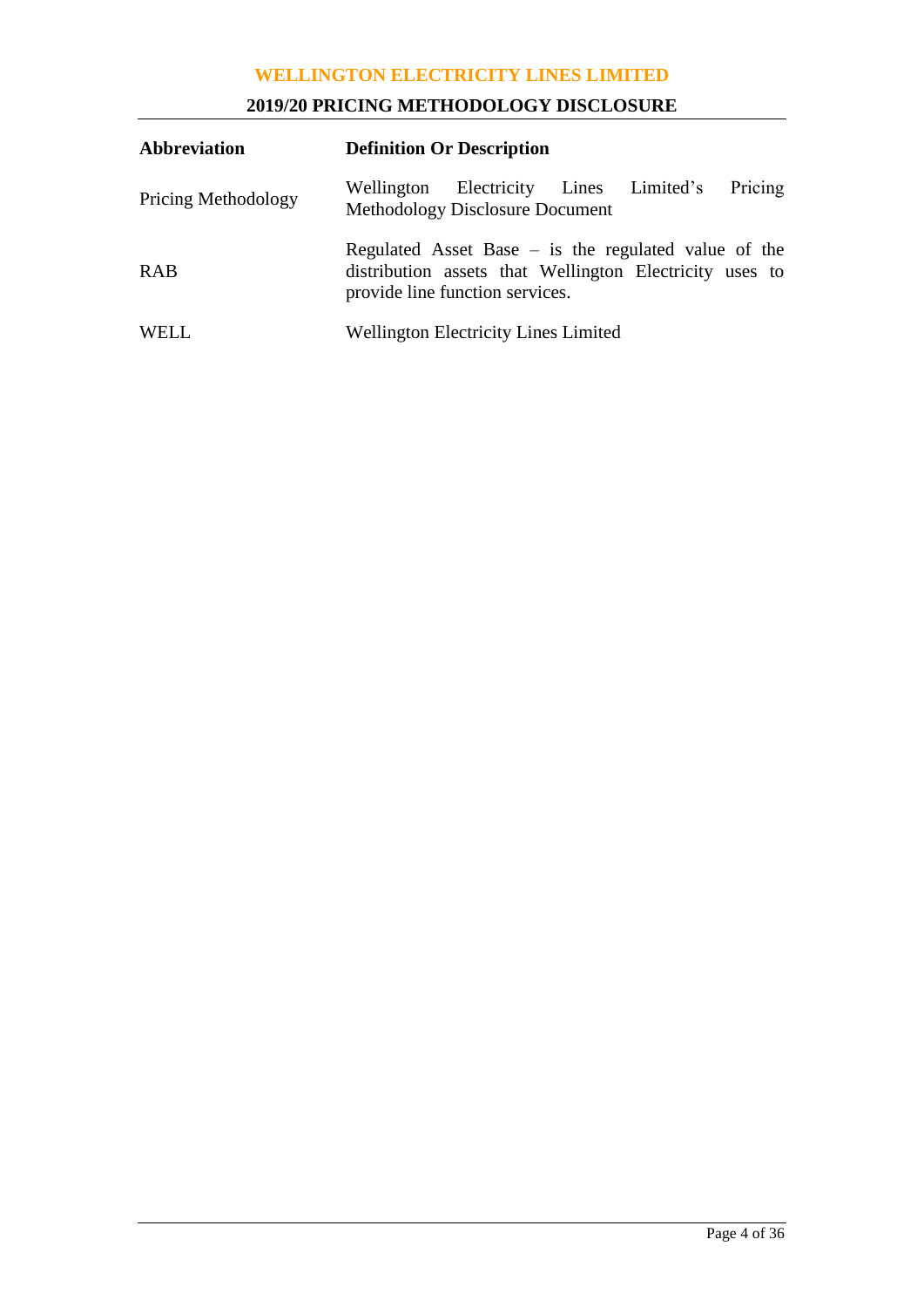# 2019/20 PRICING METHODOLOGY DISCLOSURE

# **Contents**

| 1           |     |                                                                                |  |
|-------------|-----|--------------------------------------------------------------------------------|--|
| $\mathbf 2$ |     |                                                                                |  |
|             | 2.1 |                                                                                |  |
|             | 2.2 |                                                                                |  |
|             | 2.3 |                                                                                |  |
|             | 2.4 |                                                                                |  |
|             | 2.5 |                                                                                |  |
|             | 2.6 |                                                                                |  |
| 3           |     |                                                                                |  |
| 4           |     |                                                                                |  |
| 5           |     |                                                                                |  |
|             | 5.1 |                                                                                |  |
| 6           |     |                                                                                |  |
|             | 6.1 |                                                                                |  |
| 7           |     |                                                                                |  |
|             | 7.1 |                                                                                |  |
|             | 7.2 |                                                                                |  |
| 8           |     |                                                                                |  |
|             | 8.1 |                                                                                |  |
|             | 8.2 |                                                                                |  |
|             | 8.3 | Obligations And Responsibilities To Consumers On Non Standard                  |  |
|             | 8.4 |                                                                                |  |
|             | 8.5 |                                                                                |  |
|             | 8.6 |                                                                                |  |
|             |     | <b>Appendix A: Pricing Methodology - Information Disclosure Requirements29</b> |  |
|             |     |                                                                                |  |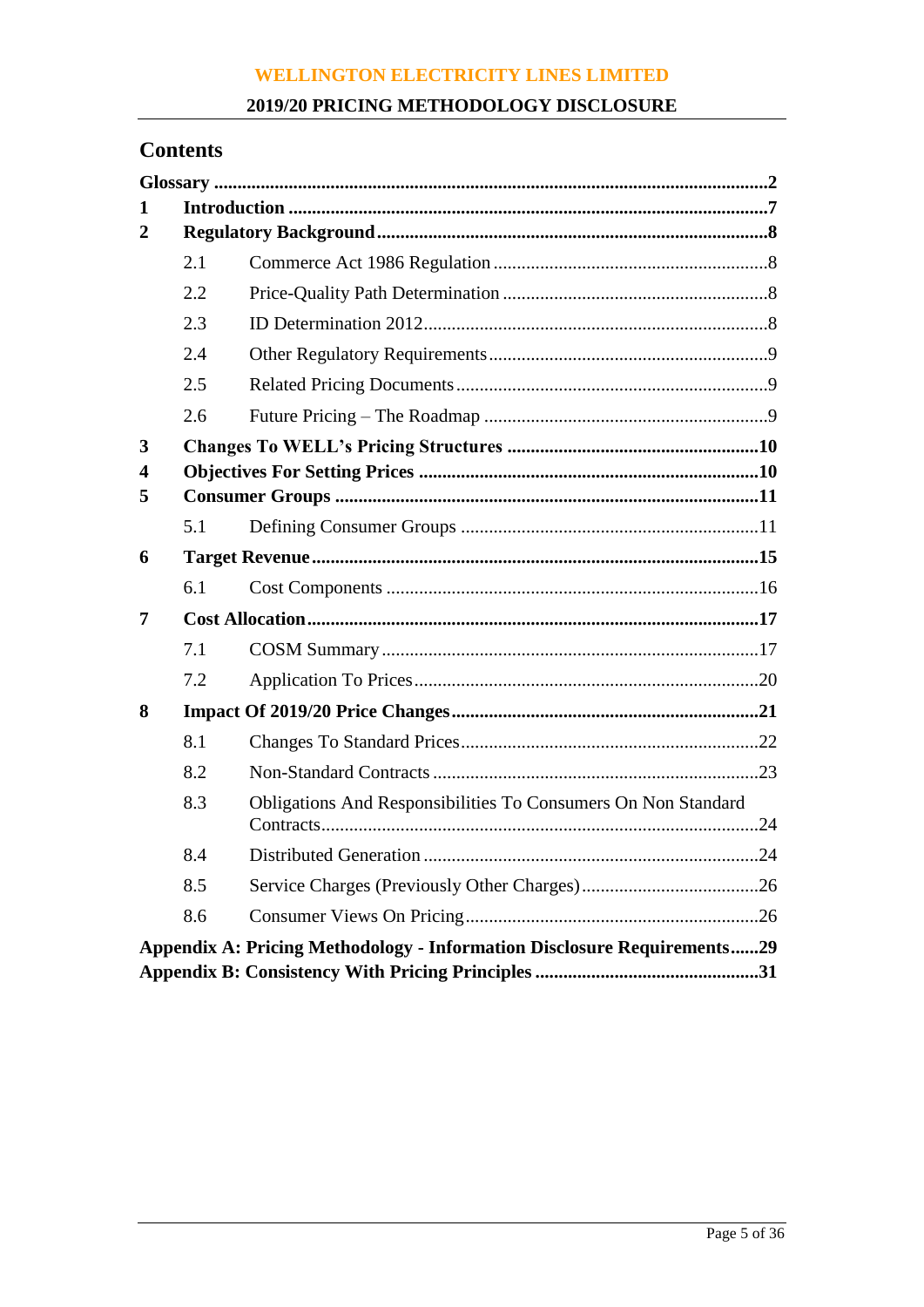# **2019/20 PRICING METHODOLOGY DISCLOSURE**

# **List Of Tables & Figures**

| Table 2 – Key Cost Components To Cover Provision Of Electricity Line Services15   |  |
|-----------------------------------------------------------------------------------|--|
| Table 3 – Key Cost Components To Cover Provision Of Electricity Line Services16   |  |
|                                                                                   |  |
| Table 4 – Key Cost Components To Cover Provision Of Electricity Line Services18   |  |
|                                                                                   |  |
|                                                                                   |  |
| Table 7 – Revenue From Prices Relative To Cost Of Supply (Excl. Non-Standard) -21 |  |
|                                                                                   |  |
|                                                                                   |  |
|                                                                                   |  |
|                                                                                   |  |
|                                                                                   |  |
| Figure 2 - Comparison Of Distribution Avoided Costs, Standalone Costs, COSM       |  |
|                                                                                   |  |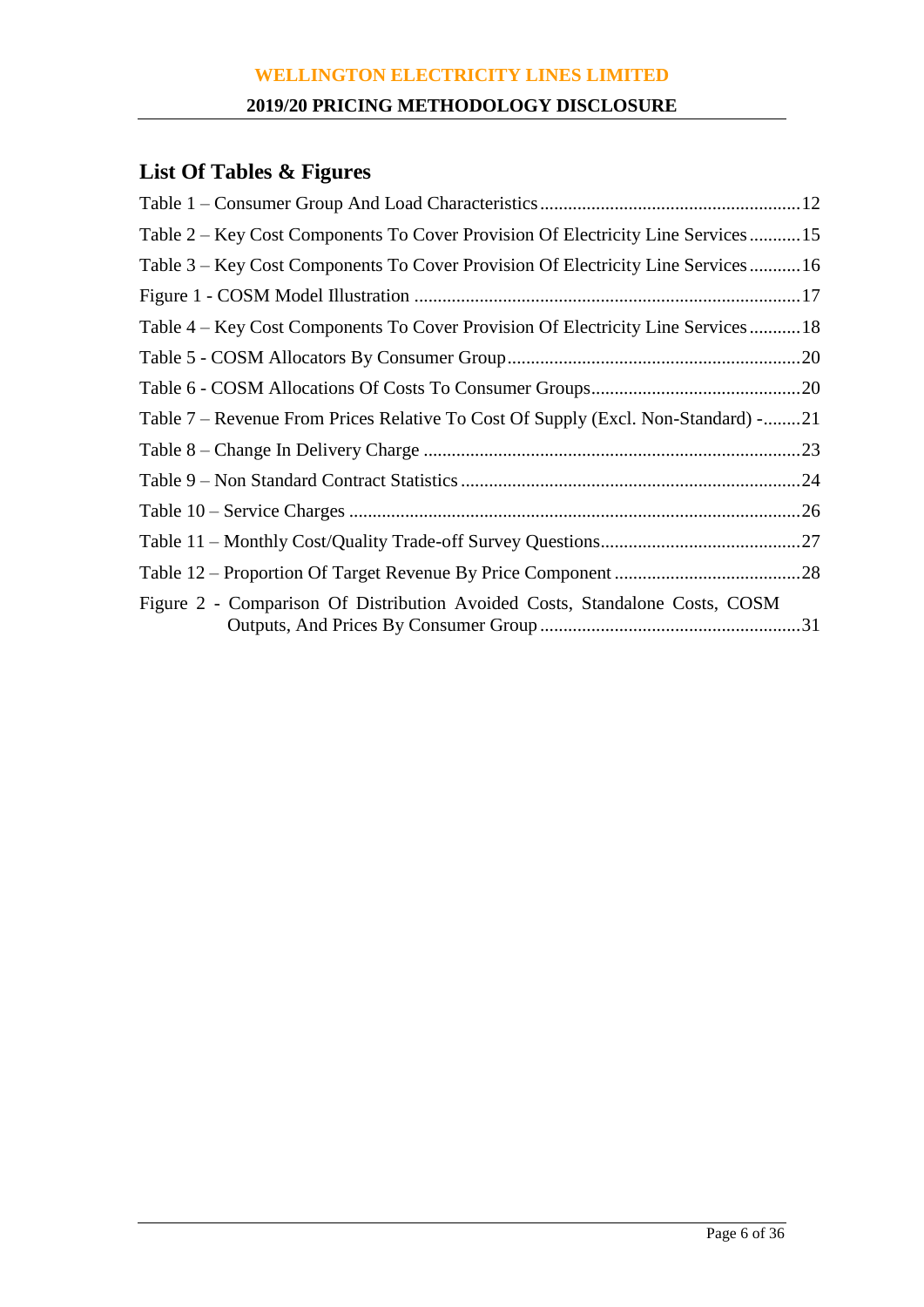# **1 Introduction**

Wellington Electricity (WELL) owns and operates the electricity distribution network in the Wellington region, covering Wellington, Porirua, Lower and Upper Hutt cities, connecting electricity infrastructure to more than 167,000 homes and businesses. WELL recovers the cost of owning and operating the network through a combination of standard (published) and non-standard prices for electricity lines services, and capital contributions for new connections.

WELL is regulated by the Commerce Commission ("Commission") and is required to publish its pricing methodology for electricity lines services. WELL is also regulated by the Electricity Authority under the Electricity Industry Act 2010. This document describes WELL's pricing methodology and outlines how costs are allocated to and recovered from the consumer groups connected to and taking line function services from the Wellington network for the 2019/20 pricing year commencing 1 April 2019.

During March 2018 the Commerce Commission issued the Wellington Electricity Lines Limited Electricity Distribution Customised Price-Quality Path Determination 2018 (CPP Determination). WELL had deferred the usual timing of its price changes from 1 April 2018 to 1 July 2018 to allow for the CPP Determination to be made. In 2019, WELL is resuming the 1 April timing of its annual price changes.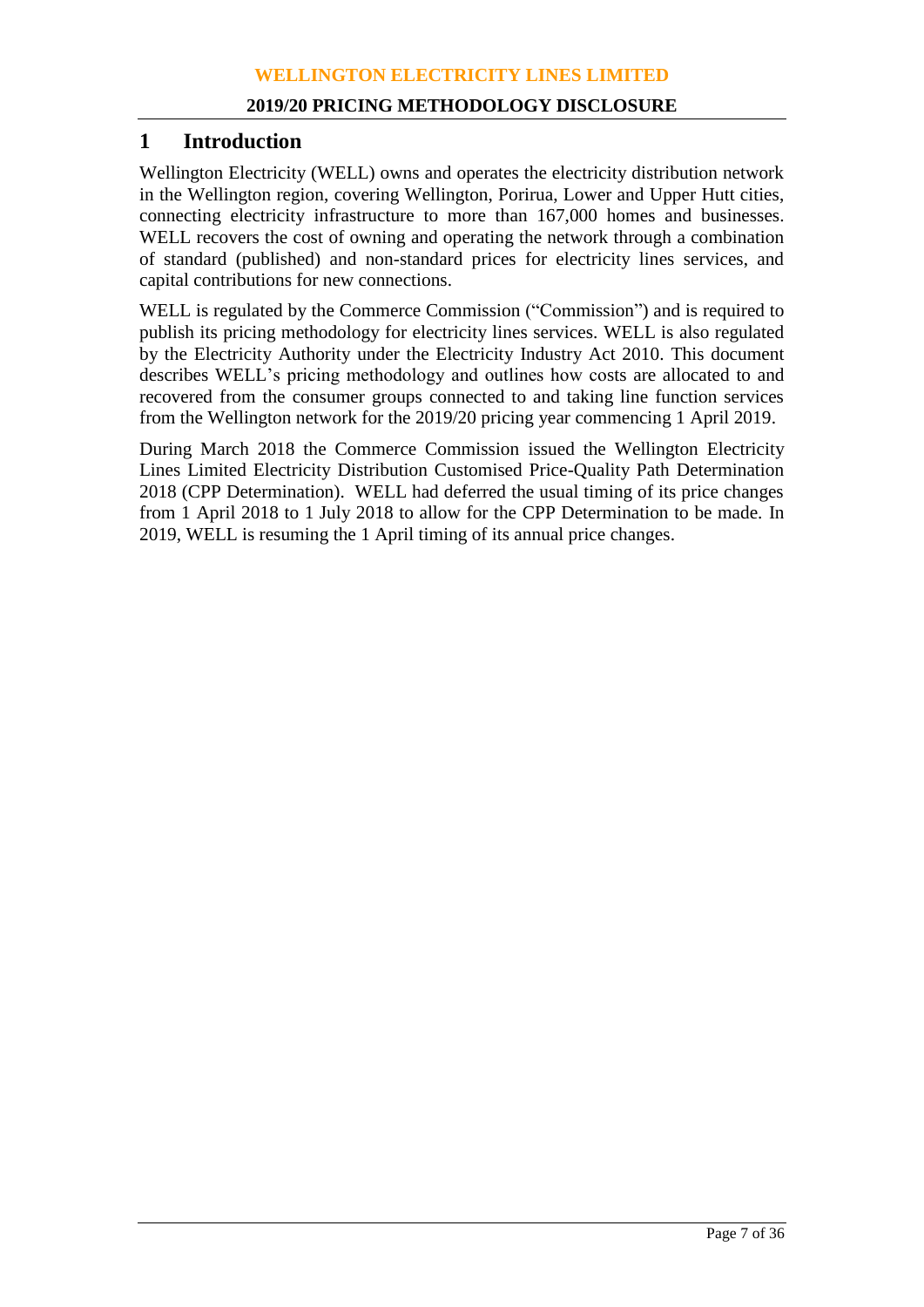# **2 Regulatory Background**

WELL is a supplier of electricity distribution lines services and is regulated by:

- The Commission under Part 4 of the Commerce Act 1986 (Part 4); and
- The Electricity Authority under the Electricity Industry Act 2010.

# **2.1 Commerce Act 1986 Regulation**

Under Part 4, the Commission regulates markets where competition is limited, including electricity distribution services. Regulation for electricity distribution services includes regulation of price and quality through a price-quality path to ensure incentives and pressures, similar to those in a workably competitive market, are faced by distributors so that consumers will benefit in the long term.

# **2.2 Price-Quality Path Determination**

These prices are compliant with WELL's regulatory CPP Determination for the 2020 Assessment Period, i.e.: the 12 months ending 31 March 2020.

The CPP Determination regulates two components of WELL's prices: the distribution price component and the pass-through price component. The pass-through price component recovers costs that are largely outside WELL's control. These include council rates, levies, transmission costs and other recoverable costs. The distribution price component recovers WELL's costs of operating the distribution network and associated lines function services.

At the commencement of each regulatory period, the Commission determines a quantum of allowable revenue for WELL to ensure that the business recovers what the Commission determines as a sufficient return on an efficient level of forecast operating and capital expenditure. This is achieved by computation of "building blocks", whereby the Commission determines the revenue that equates to recovery of operating expenditure, depreciation and an "industry benchmarked" rate of return on capital employed. Once allowable revenue is determined for each year of the regulatory period, the present value of the revenue is calculated; this present value is then "smoothed" over the regulatory period as forecast net allowable revenue.

The CPP Determination sets WELL's actual net allowable revenue from distribution prices for the year beginning 1 April 2018 and allows distribution prices to increase by CPI in the following years of the regulatory period. A mechanism at the end of each pricing year allows for any differences between allowable revenue and actual revenue to be washed up in subsequent years with a time value of money adjustment.

Pass-through price components recover the actual pass-through and recoverable costs that WELL incurs. A mechanism at the end of each pricing year allows for any differences between pass-through and recoverable costs and pass-through price revenues to be washed up in subsequent years with a time value of money adjustment.

# **2.3 ID Determination 2012**

WELL is also subject to information disclosure regulation under Part  $4<sup>1</sup>$ . The purpose of this regulation is to ensure that sufficient information is readily available to

 $\overline{a}$ 

<sup>1</sup> Section 54F of the *Commerce Act 1986*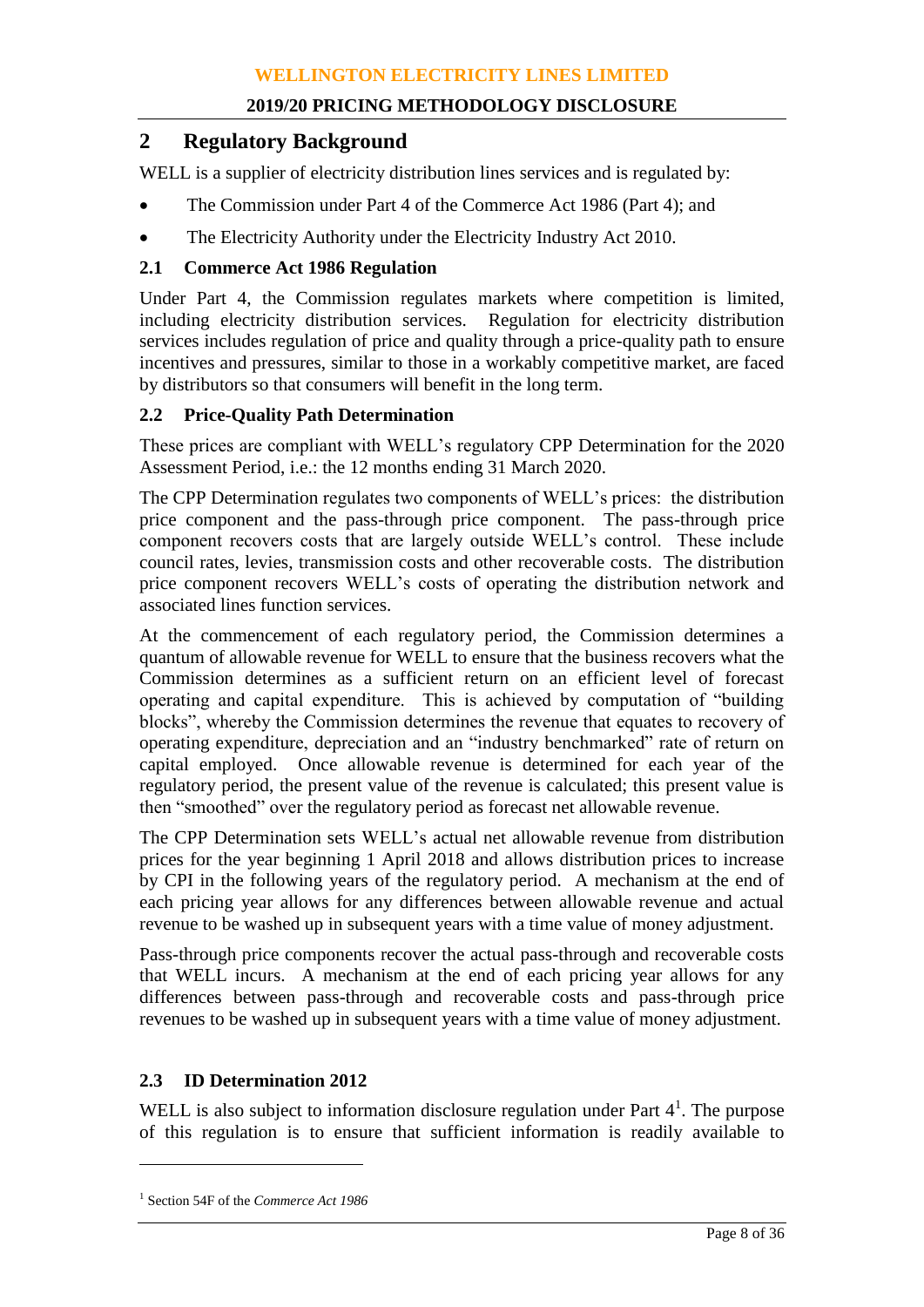#### **2019/20 PRICING METHODOLOGY DISCLOSURE**

interested persons to assess whether the purpose of Part 4 of the Act is being met. As a result, WELL must make disclosures under the ID Determination 2012, including publicly disclosing its pricing methodology before the start of each disclosure year commencing 1 April. The requirements of the ID Determination 2012 relating to pricing methodologies are set out in Appendix A.

Additionally, the Electricity Authority's ID Guidelines 2010 set out voluntary principles and guidelines for information disclosure relating to EDBs pricing methodologies. We demonstrate WELL's pricing methods are consistent with the pricing principles in Appendix B.

## **2.4 Other Regulatory Requirements**

Other regulatory requirements directly applicable to this pricing methodology are:

- The LFC Regulations these require EDBs to offer a pricing plan to domestic consumers that use less than 8,000kWh per annum, which has a fixed daily price of no more than 15 cents per day. Other variable charges must be set such that residential low users are no worse off than residential standard users when consumption is at 8,000kWh per annum.
- Schedule 6.4 of Part 6 of the Code sets out pricing principles for distributed generation.

## **2.5 Related Pricing Documents**

In addition to this Pricing Methodology Disclosure document, the following pricing related material applicable for the  $2019/20$  year is available on WELL's website:<sup>2</sup>

- Disclosure of Prices;
- Line Charge Notice;

 $\overline{a}$ 

- Electricity Network Pricing Schedule;
- Transmission Pass Through Methodology; and
- Customer Contributions Policy<sup>3</sup>.

#### **2.6 Future Pricing – The Roadmap**

As requested by the Electricity Authority, we publish our plans for introducing efficient future pricing ("future pricing roadmap") on our website. The purpose of the future pricing roadmap is to provide stakeholders, such as consumers, retailers and regulators, with information about WELL's plan for future changes to pricing structures and/or prices, together with expected timeframes for implementing the changes. The inputs for the future pricing roadmap take into consideration the following factors:

• Consultation with both retailers and consumers;

<sup>&</sup>lt;sup>2</sup> Available at[: http://www.welectricity.co.nz/disclosures/pricing/2019-pricing/](http://www.welectricity.co.nz/disclosures/pricing/2019-pricing/)

<sup>&</sup>lt;sup>3</sup> Available at[: https://www.welectricity.co.nz/disclosures/customer-contributions/](https://www.welectricity.co.nz/disclosures/customer-contributions/)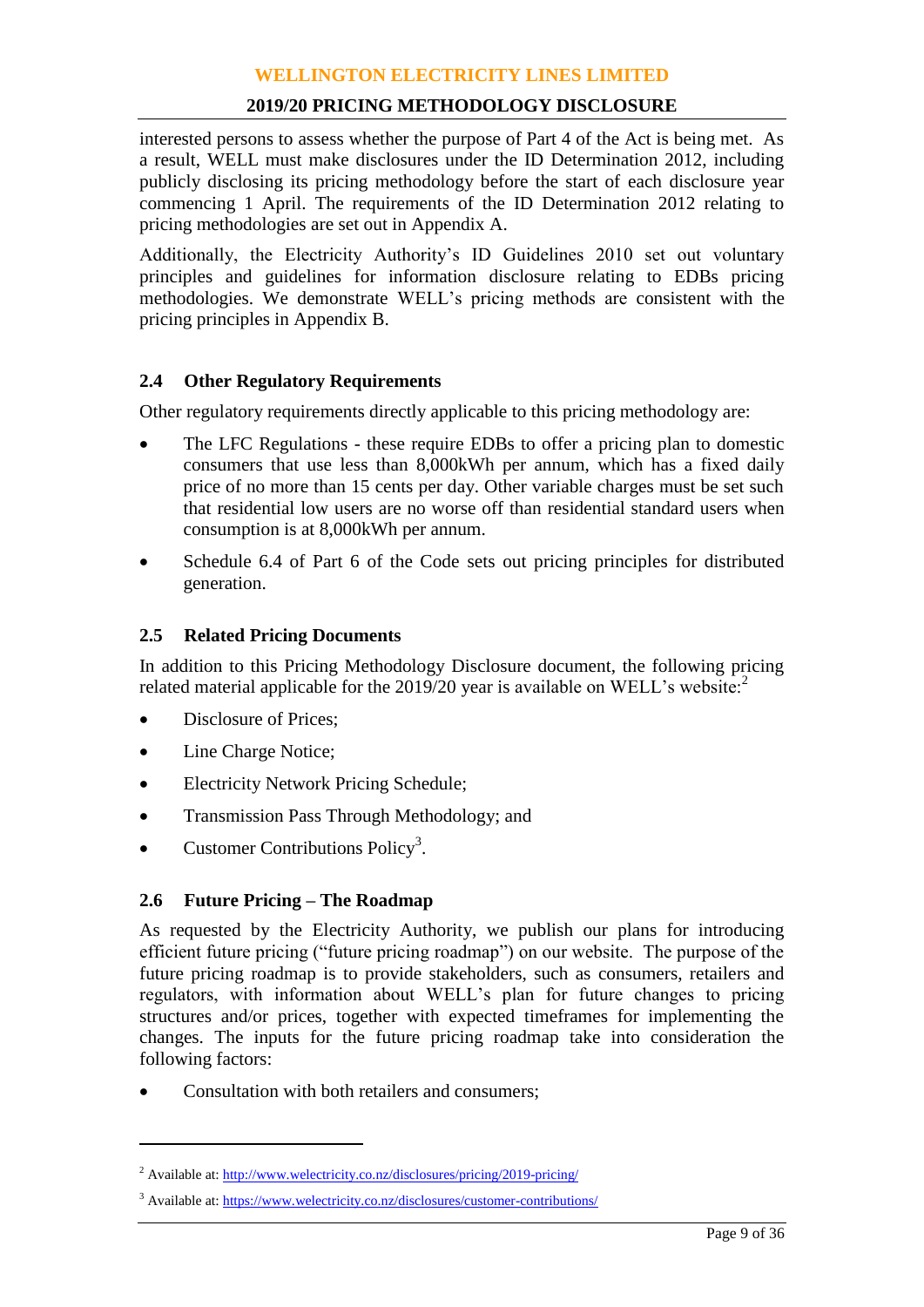- The future evolution of emerging technologies;
- Load shifting and the shared benefits for both network and consumers; and
- Mitigation of any price shocks for consumers as best possible.

WELL continue to utilise Electric Vehicle & Battery (EVB) pricing to better understand the potential implementation challenges in introducing efficient future pricing models. Further detailed information on the EVB plans can be found on our website at <http://www.welectricity.co.nz/disclosures/pricing/2019-pricing/>

# **3 Changes To WELL's Pricing Structures**

We are not making any structural changes to our pricing for the 2019/20 pricing year however WELL is in the process of looking to introduce new tiered pricing structures in the near future. We are working collaboratively with the ENA who are looking at an industry wide consistent approach to future pricing structure changes.

# **4 Objectives For Setting Prices**

The objective of WELL's pricing methodology is to develop electricity delivery prices that:

- Are cost reflective better signalling to consumers the impact of their usage on future expenditure;
- Are consumer and retailer centric, such that prices:
	- o Are logical and simple to understand;
	- o Allow consumers to manage their usage and bills;
	- o Can be passed on transparently by retailers
- Minimise revenue volatility and under-recovery;
- Seek to reduce price shock to consumers;
- Are forward looking, being robust to changes in technology and regulation;
- Are practical and achievable to implement within the next 1-5 years; and
- Are not inconsistent with pricing structures used by other EDBs.

# **Changes To Price Structures Post 2019/20**

WELL implemented Time Of Use (TOU) pricing for EVB customers from 1 July 2018. WELL continues to offer EVB and still intends to investigate, and if appropriate, introduce demand or time of use (e.g. peak period pricing) based pricing signals across the residential and commercial consumer groups. With time of use metering in the Wellington region now available for approximately 80% of all connections, there is an opportunity for WELL to consider transitioning to time and/or demand based pricing.

In addition to providing price signals to consumers to shift consumption to periods outside of the peak demand period, our future pricing changes are likely to ensure that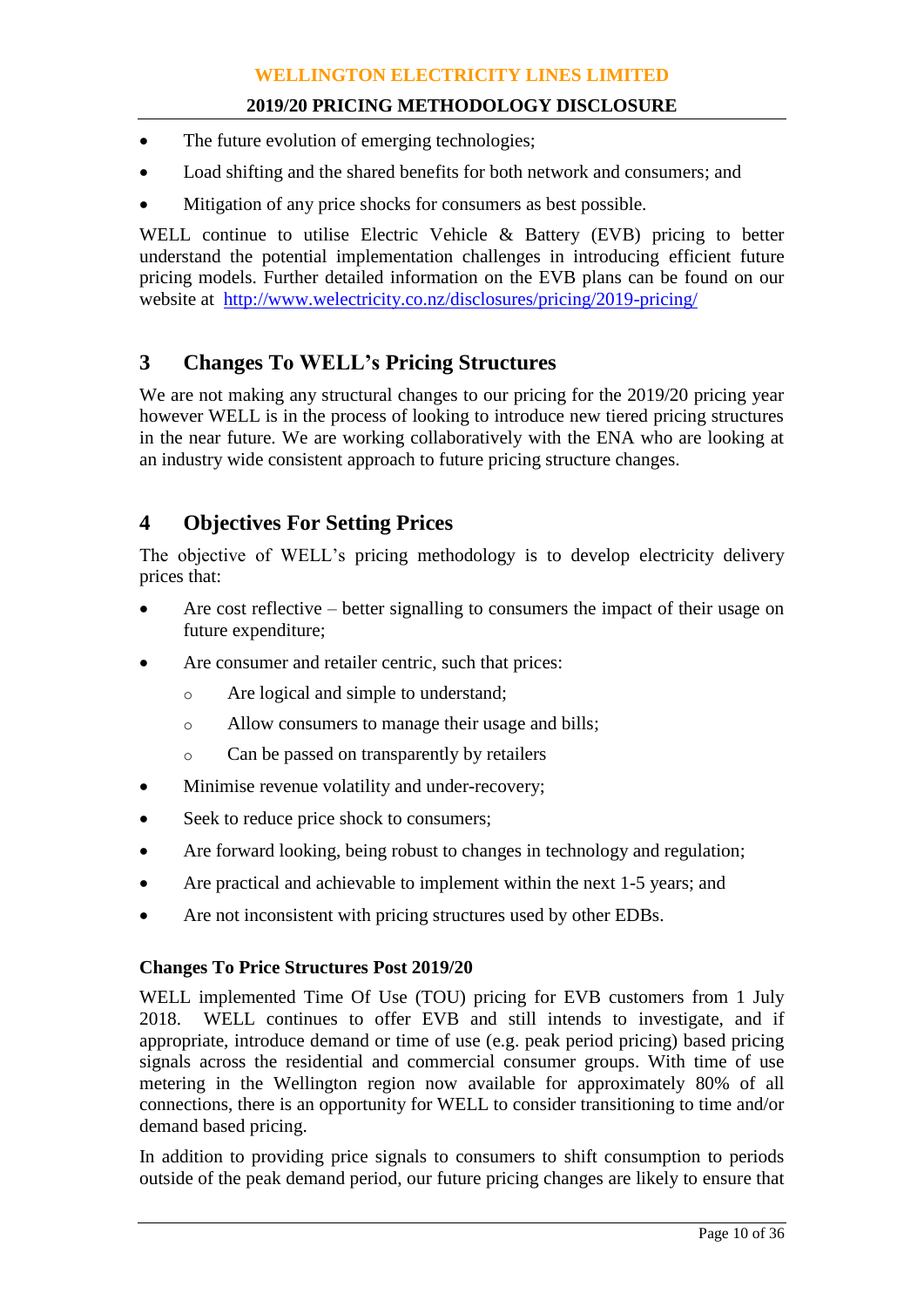consumers with solar pay their full share of network capacity and demand costs, rather than being subsidised by consumers without solar.

We plan to consult with consumer advocacy groups and retailers on any significant price changes, and will provide further updates as our review progresses.

# **5 Consumer Groups**

This section sets out the rationale and criteria for our consumer groups.

#### **5.1 Defining Consumer Groups**

WELL has adopted the following consumer groups for pricing purposes:

- Standard contracts:
	- o Residential Low User (RLU);
	- o Residential Standard User (RSU);
	- o Residential Low User EV and Battery Storage (RLUEVB);
	- o Residential Standard User EV and Battery Storage (RSUEVB);
	- o General Low Voltage Connection (GLV);
	- o General Transformer Connection (GTX); and
	- o Unmetered (G).
- Non Standard Contracts.

Consumers are grouped by voltage level connection, end use, and their utilisation of electricity assets. As an example, the General Transformer Connection group does not make use of the low voltage (LV) reticulation network, as it connects directly to the high voltage network via a dedicated transformer.

Our Electricity Delivery Price Schedule<sup>4</sup> sets out prices for the  $2019/20$  year for the Standard contract consumer groups. Non-standard contract consumer groups are notified directly of their pricing.

The criteria used by WELL to allocate consumers to consumer groups is as follows:

#### *Residential (including EVB)*

 $\overline{a}$ 

The Residential consumer groups are consistent with the definition of "Domestic consumer" in the Low Fixed Charge Regulations, where the primary use of the point of connection is a home not normally used for any business activity. Consumers in these groups almost exclusively are connected to the LV Network, place similar capacity demands on the network, and can use night boost<sup>5</sup> and controlled<sup>6</sup> tariffs,

<sup>4</sup> Available at[: http://www.welectricity.co.nz/disclosures/pricing/2019-pricing/](http://www.welectricity.co.nz/disclosures/pricing/2019-pricing/)

<sup>&</sup>lt;sup>5</sup> Night boost is a separately metered supply to permanently wired appliances, such as night store heaters, which are switched on and off at specific times. Night boost supply will be switched on during the night period (11pm to 7am) and for a minimum two hour boost period during the day (generally between 1pm to 3pm). Customers on EVB plans are not eligible for Night boost pricing.

 $6$  A controlled supply is a supply that allows WELL to control energy supply to permanently wired appliances, such as hot water cylinders. The load control associated with a controlled supply is not operated based on specific daily times.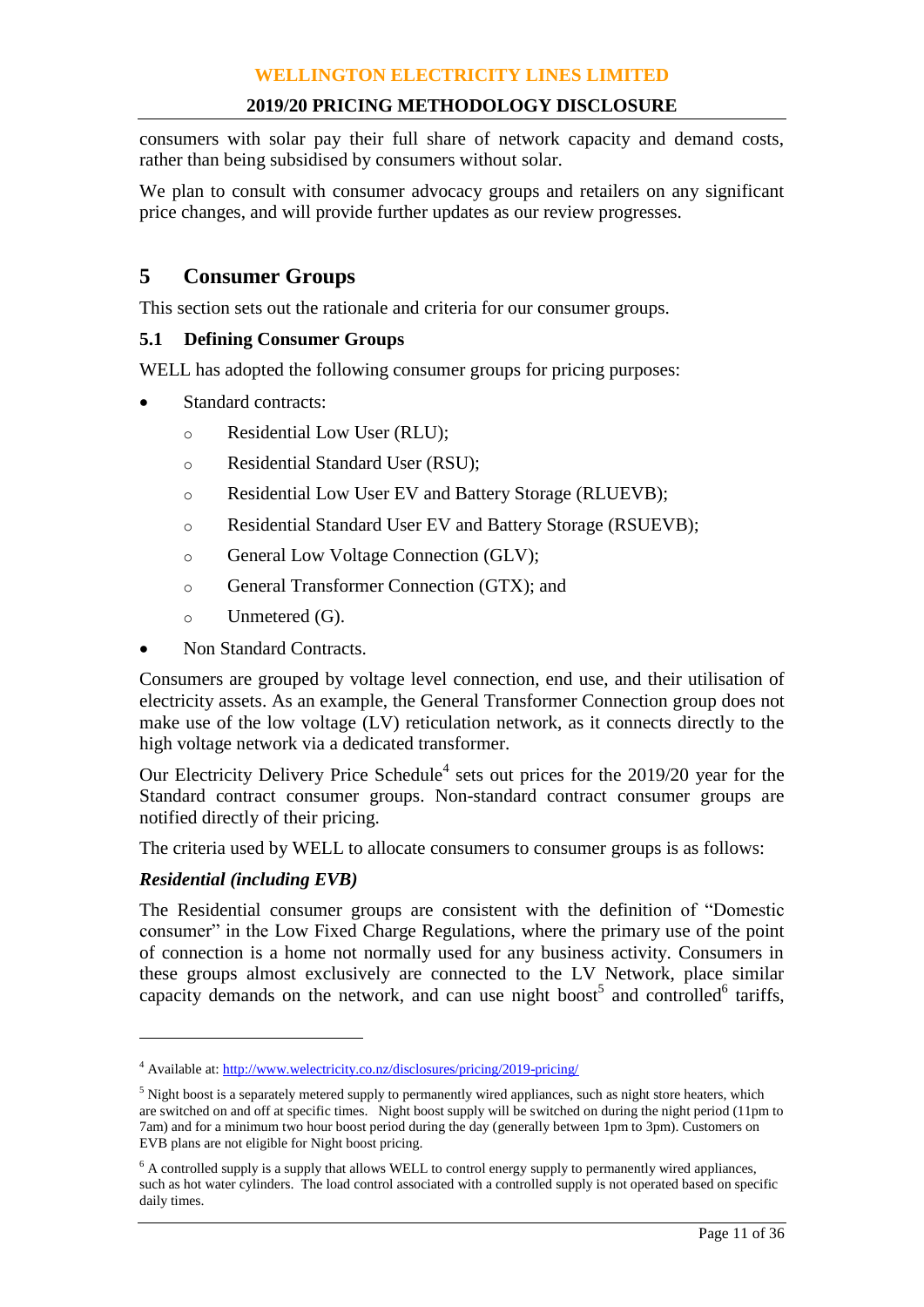## **2019/20 PRICING METHODOLOGY DISCLOSURE**

provided they have the required metering, dedicated interruptible load and meet other eligibility criteria.

WELL has four residential price category options available, being:

- Residential Low User (RLU)
- Residential Standard User (RSU)
- Residential Low User Electric Vehicle and Battery Storage (RLUEVB)
- Residential Standard User Electric Vehicle and Battery Storage (RSUEVB)

A low user is a residential consumer who consumes less than 8,000 kWh per year and who is on a low fixed charge retail pricing plan. The Low Fixed Charge Regulations require electricity distribution businesses (EDBs) to offer a pricing plan to domestic low users with a fixed price of no more than 15 cents per day.

A standard user is a residential consumer who consumes more than 8,000 kWh per year.

Only private owners of Electric Vehicles (EV) with a battery capacity of 12kWh and above and/or household battery systems of 4kWh capacity and above, who also have a smart meter, are eligible for the EV and battery price plans RLUEVB and RSUEVB. For electric vehicle eligibility, only private PHEV and private registered EVs qualify for this plan. Scooters or bikes do not qualify. RLUEVB and RSUEVB are optional plans and customers can choose to remain on the existing RLU and RSU price categories.

# *General Low Voltage Connection*

The General Low Voltage Connection group is connected to the LV network with a connection capacity of up to 1500kVA, where the premises are a non-residential site used for business activity (e.g. a shop or a farm).

#### *General Transformer Connection*

The General Transformer Connection group includes consumers who receive supply from a transformer, owned by WELL and dedicated to supplying a single consumer, where the premises is a non-residential site used for business activity.

#### *Voltage And Asset Distinctions*

The following table depicts the relationship between consumer groups, load and asset utilisation characteristics.

| <b>Connection Asset</b><br><b>Characteristics</b> | <b>Unmetered</b> | <b>Residential</b> | <b>General Low</b><br><b>Voltage</b> | <b>General</b><br><b>Transformer</b> | <b>Non Standard</b> |
|---------------------------------------------------|------------------|--------------------|--------------------------------------|--------------------------------------|---------------------|
| $\langle$ 1kVA                                    |                  |                    |                                      |                                      |                     |
| $\epsilon = 15$ kVA                               |                  |                    |                                      |                                      |                     |
| $>15kVA <=69kVA$                                  |                  |                    |                                      |                                      |                     |
| $>69kVA <=138kVA$                                 |                  |                    |                                      |                                      |                     |
| $>138kVA <=300kVA$                                |                  |                    |                                      |                                      |                     |
| $>300$ kVA & $\leq 1500$ kVA                      |                  |                    |                                      |                                      |                     |

**Table 1 – Consumer Group And Load Characteristics**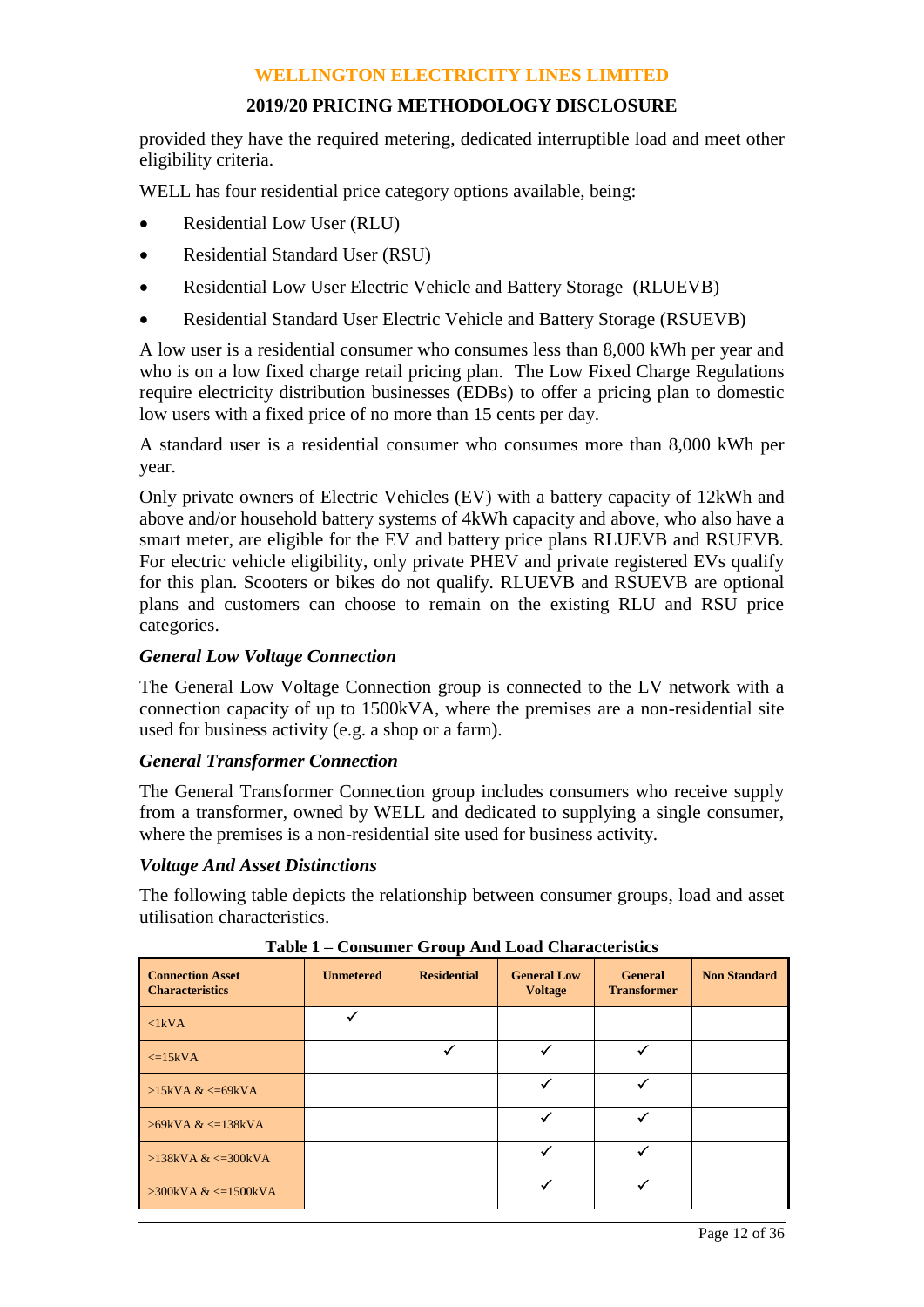| <b>Connection Asset</b><br><b>Characteristics</b> | <b>Unmetered</b>         | <b>Residential</b> | <b>General Low</b><br><b>Voltage</b> | <b>General</b><br><b>Transformer</b> | <b>Non Standard</b> |
|---------------------------------------------------|--------------------------|--------------------|--------------------------------------|--------------------------------------|---------------------|
| >1500kVA                                          |                          |                    |                                      |                                      |                     |
| Low voltage                                       |                          |                    |                                      |                                      |                     |
| <b>Transformer</b>                                |                          |                    |                                      |                                      |                     |
| High voltage                                      |                          |                    |                                      |                                      |                     |
| Dedicated assets                                  | $\overline{\phantom{a}}$ |                    |                                      | $\mathcal{S}^8$                      | وبر                 |

# **2019/20 PRICING METHODOLOGY DISCLOSURE**

 $\overline{a}$ 

<sup>&</sup>lt;sup>7</sup> Streetlight circuits

<sup>8</sup> Transformers

<sup>&</sup>lt;sup>9</sup> Dedicated network assets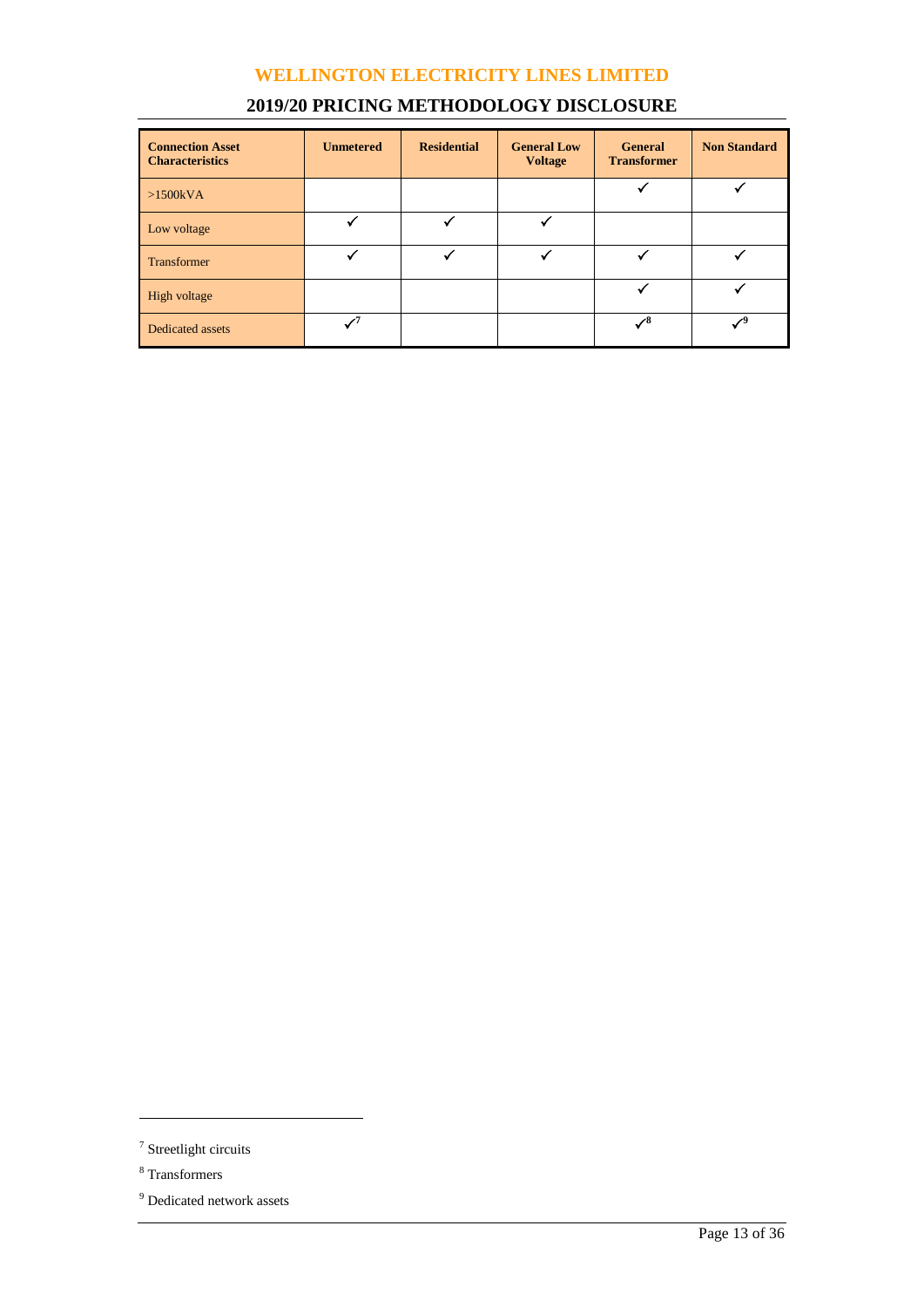#### *Distributed Generation*

WELL also has a distributed generation (DG) price. While not classified specifically as a consumer group in the Delivery Price Schedule, we have created a zero charge against each plan. The primary reason for these charges is to record the volume of generation on the network for market reconciliation purposes. This information is also used to monitor uptake of DG connections on the network to assess their impact on network infrastructure and operations.

#### *Non-Standard Contracts*

The non-standard contracts group is made up of consumers who have atypical connection characteristics. For non-standard consumers, a confidential agreement exists between WELL and the individual consumer which sets out the terms and conditions for the supply of the electricity lines services including the price.

In accordance with its Customer Contributions Policy<sup>10</sup>, WELL uses the following criteria to determine if a non-standard contract is appropriate:

- The consumer represents an unusual credit risk; or
- The consumer wants to reserve future network capacity; or
- There are unusual asset ownership or demarcation issues; or
- The consumer and/or WELL wishes to contract for additional services not covered in standard contracts; or
- The site to be connected has unusual locational or security issues; or
- Any other unusual circumstances that WELL, at its discretion, considers to warrant the use of a non-standard rather than standard contract.

#### *Unmetered*

 $\overline{a}$ 

The Unmetered consumer group includes consumers who do not have any metering because the cost of metering is prohibitive relative to their consumption. This includes streetlights, bus shelters, traffic lights etc.

<sup>&</sup>lt;sup>10</sup> Available at[: http://www.welectricity.co.nz/disclosures/customer-contributions/](http://www.welectricity.co.nz/disclosures/customer-contributions/)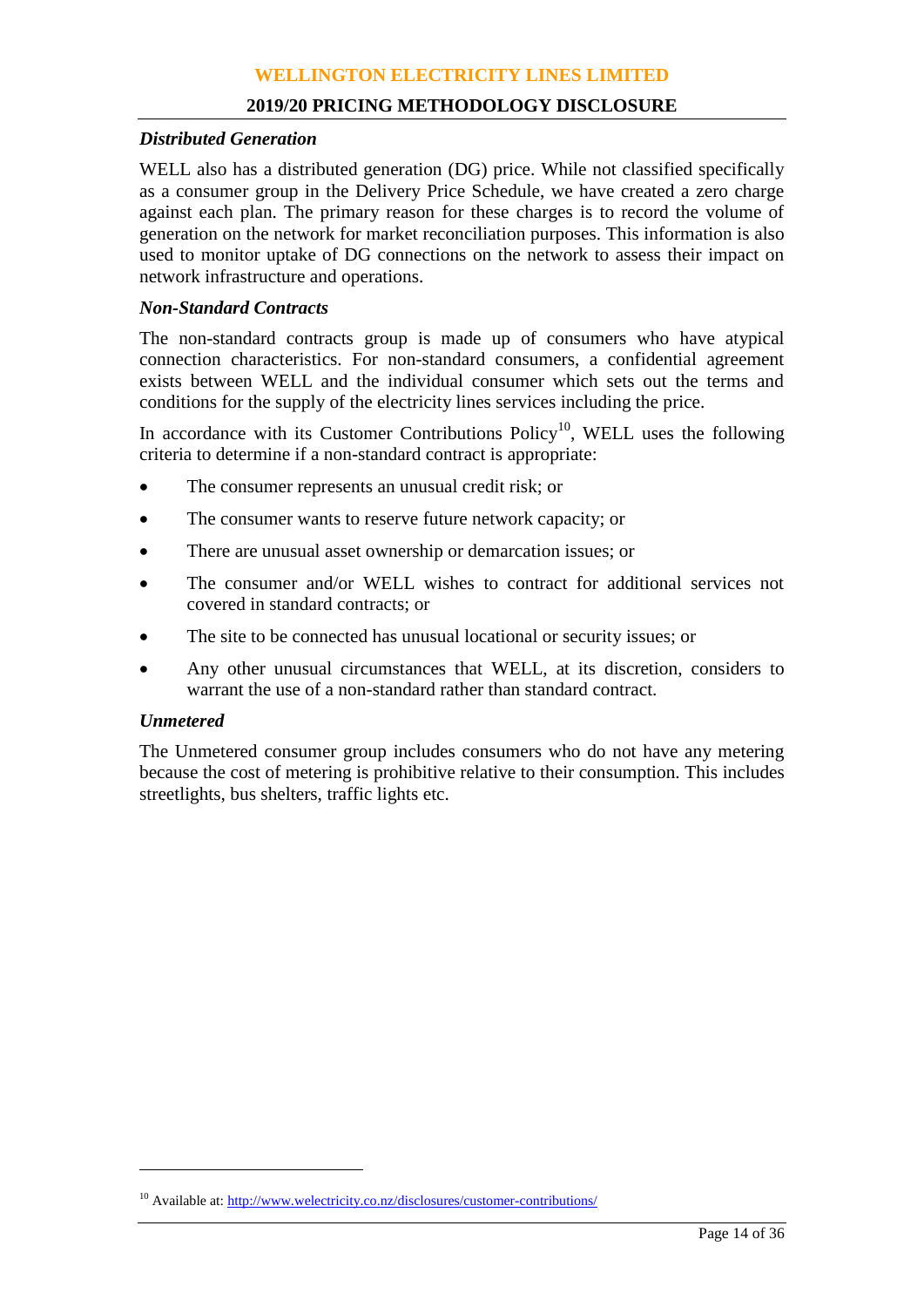# **6 Target Revenue**

The target revenue for the 2019/20 pricing year is \$168.8 million, reflecting the revenue WELL expects to earn from the provision of electricity lines services, based on prices that will apply for the period. Target revenue is determined in accordance with the input methodologies defined by the Commerce Commission. These methodologies outline the amount which WELL can collect through prices to cover costs and to provide the allowable return on investment.

The table below outlines key components of WELL's costs and the return on capital for the 2019/20 pricing year. Costs are based on expected actual costs for pricing year.

In recent years, WELL has over-recovered on pass-through and recoverable costs due to higher than expected volumes and differences between WELL's actual and forecast Pass-through and Recoverable Costs. WELL's forecast pass-through balance is expected to reduce over the 2019/20 regulatory year by \$3.7m in accordance with the requirements in the CPP determination.

| <b>Cost Components</b>               | 2019/20<br>\$m\$ |
|--------------------------------------|------------------|
| Opex                                 | 35.0             |
| Depreciation <sup>12</sup>           | 31.0             |
| Return on capital <sup>13</sup>      | 38.1             |
| Transpower charges                   | 62.5             |
| Avoided Costs of Transmission (ACOT) | 1.8              |
| Other recoverable costs              | $-3.1^{14}$      |
| Pass-through costs                   | 3.7              |
| <b>Target revenue</b>                | 169.0            |

| Table 2 – Key Cost Components To Cover Provision Of Electricity Line Services <sup>11</sup> |  |  |  |  |
|---------------------------------------------------------------------------------------------|--|--|--|--|
|---------------------------------------------------------------------------------------------|--|--|--|--|

 $\overline{a}$ 

<sup>&</sup>lt;sup>11</sup> Sourced from WELL's forecasts and notifications.

<sup>&</sup>lt;sup>12</sup> Regulatory depreciation

<sup>&</sup>lt;sup>13</sup> Including tax, revaluations and other income

<sup>&</sup>lt;sup>14</sup> Amount includes pass-through balance pay back of \$3.7m, \$1.1m quality incentive penalty and \$2.3m for opex incentive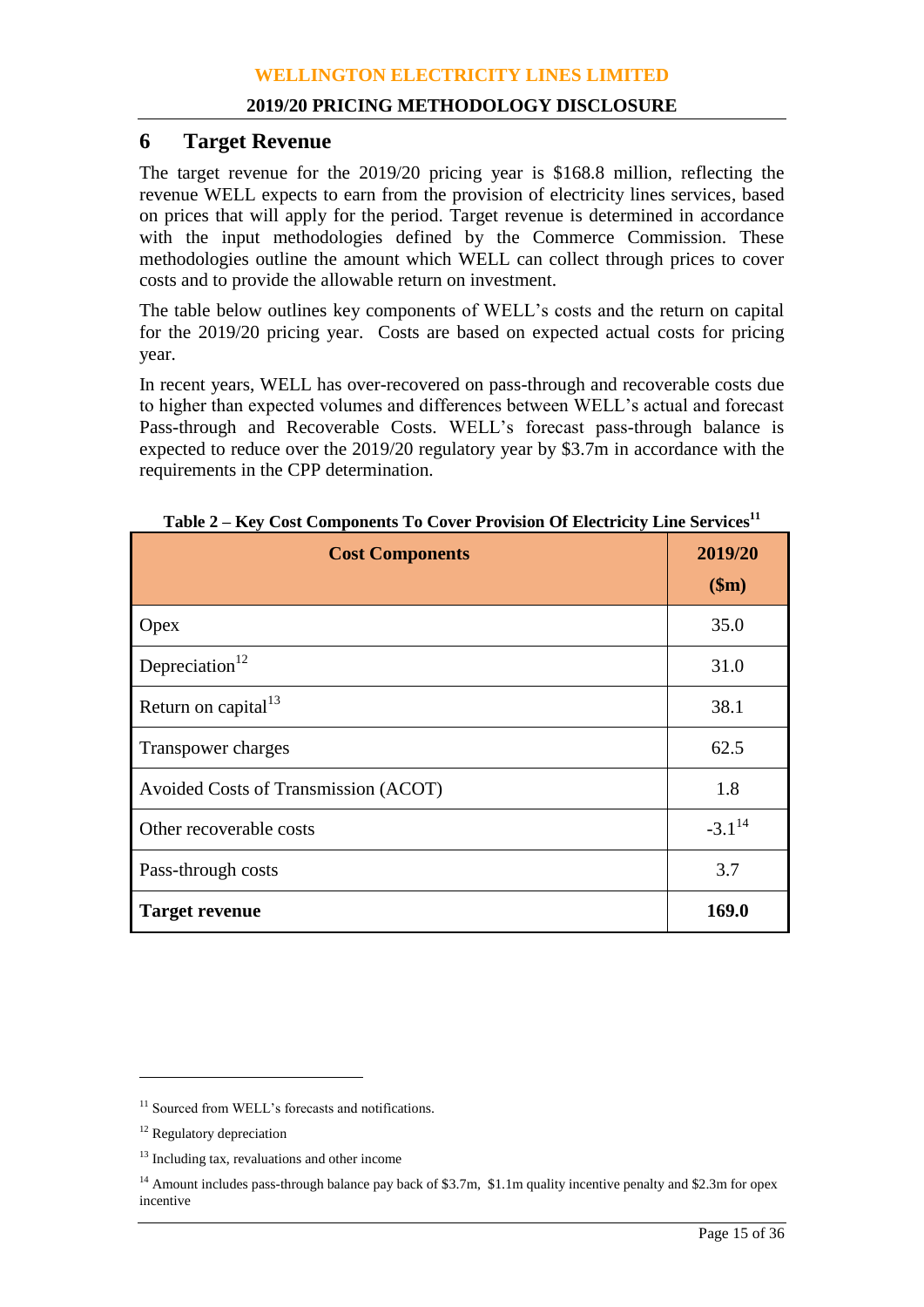# **6.1 Cost Components**

WELL uses the Input Methodologies<sup>15</sup> to determine total the target revenue in each disclosure year. The following table describes the cost components of target revenue.

| <b>Cost component</b>                    | <b>Description</b>                                                                                                                                                                                                                                                                                 |
|------------------------------------------|----------------------------------------------------------------------------------------------------------------------------------------------------------------------------------------------------------------------------------------------------------------------------------------------------|
| <b>Opex</b>                              | Opex includes forecast costs associated with operating and<br>maintaining the network and managing day to day business<br>activities.                                                                                                                                                              |
| <b>Depreciation</b>                      | Reduction in the value of WELL's asset base over time,<br>due in particular to wear and tear.                                                                                                                                                                                                      |
| <b>Return On Capital</b>                 | A pre-tax return on WELL's regulatory asset base.                                                                                                                                                                                                                                                  |
| <b>Transpower Charges</b>                | Charges payable to the national electricity grid operator,<br>Transpower, to transport energy from generators to<br>WELL's network. This includes connection charges,<br>interconnection charges and new investment agreement<br>charges. WELL passes these charges onto its consumers at<br>cost. |
| <b>ACOT</b>                              | ACOT payments are payable to large distributed generators<br>in recognition that local generation may cause WELL to<br>avoid Transpower charges. See section 8 for further detail<br>on how ACOT is calculated.                                                                                    |
| <b>Other Recoverable</b><br><b>Costs</b> | Other recoverable costs include the recovery of capex wash<br>up adjustments, incentives and pass-through balances, as<br>allowed under the CPP.                                                                                                                                                   |
| <b>Pass-Through Costs</b>                | This includes Local Council rates, Commerce Commission<br>levies, Electricity Authority levies and Utilities Disputes<br>Limited levies. WELL passes on these charges to<br>consumers at cost.                                                                                                     |

|  | Table 3 – Key Cost Components To Cover Provision Of Electricity Line Services |  |  |
|--|-------------------------------------------------------------------------------|--|--|
|  |                                                                               |  |  |

 $\overline{a}$ 

<sup>&</sup>lt;sup>15</sup> IM Determination 2012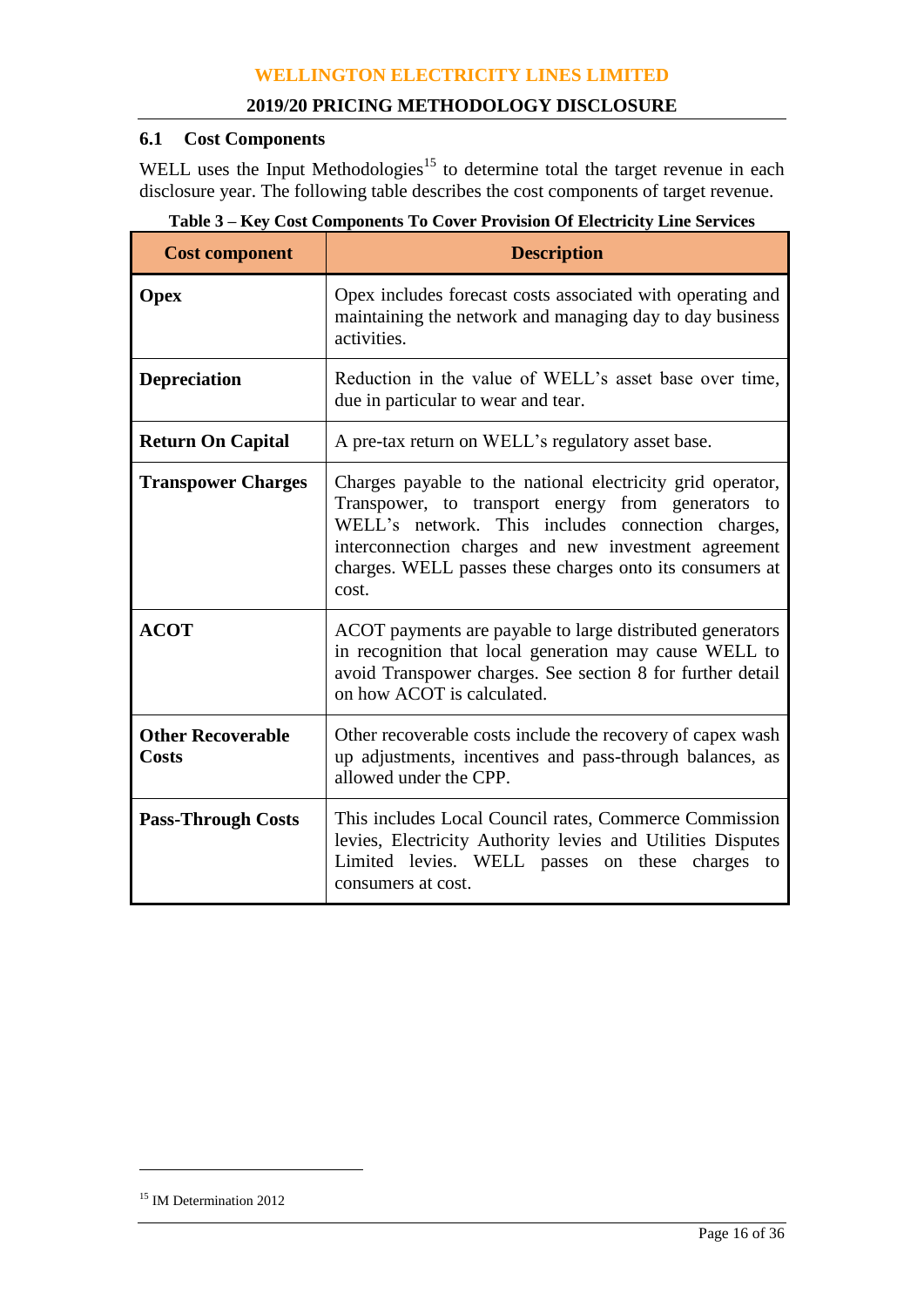# **7 Cost Allocation**

WELL has a Cost of Supply Model (COSM), which is used to allocate distribution costs between different consumer groups.

Transmission costs have historically been reflected in prices based on the relative demand of each consumer group.

We have undertaken stand-alone and incremental cost analysis to check that prices are free from economic cross-subsidy<sup>16</sup> (as discussed in Appendix B).

## **7.1 COSM Summary**

 $\overline{a}$ 

The COSM allocates the various expenditure components of WELL's target revenue to consumer groups and pricing categories.





Revenue from non-standard consumers is initially removed from target revenue, as these consumers are typically priced based on recovery of actual costs. Allocators and other inputs are also adjusted to remove non-standard consumers.

The remaining cost components of target revenue are allocated to consumer groups as follows:

- Costs are directly attributed to consumer groups where known (e.g. streetlight maintenance)
- Any remaining shared costs are allocated as set out in the following table.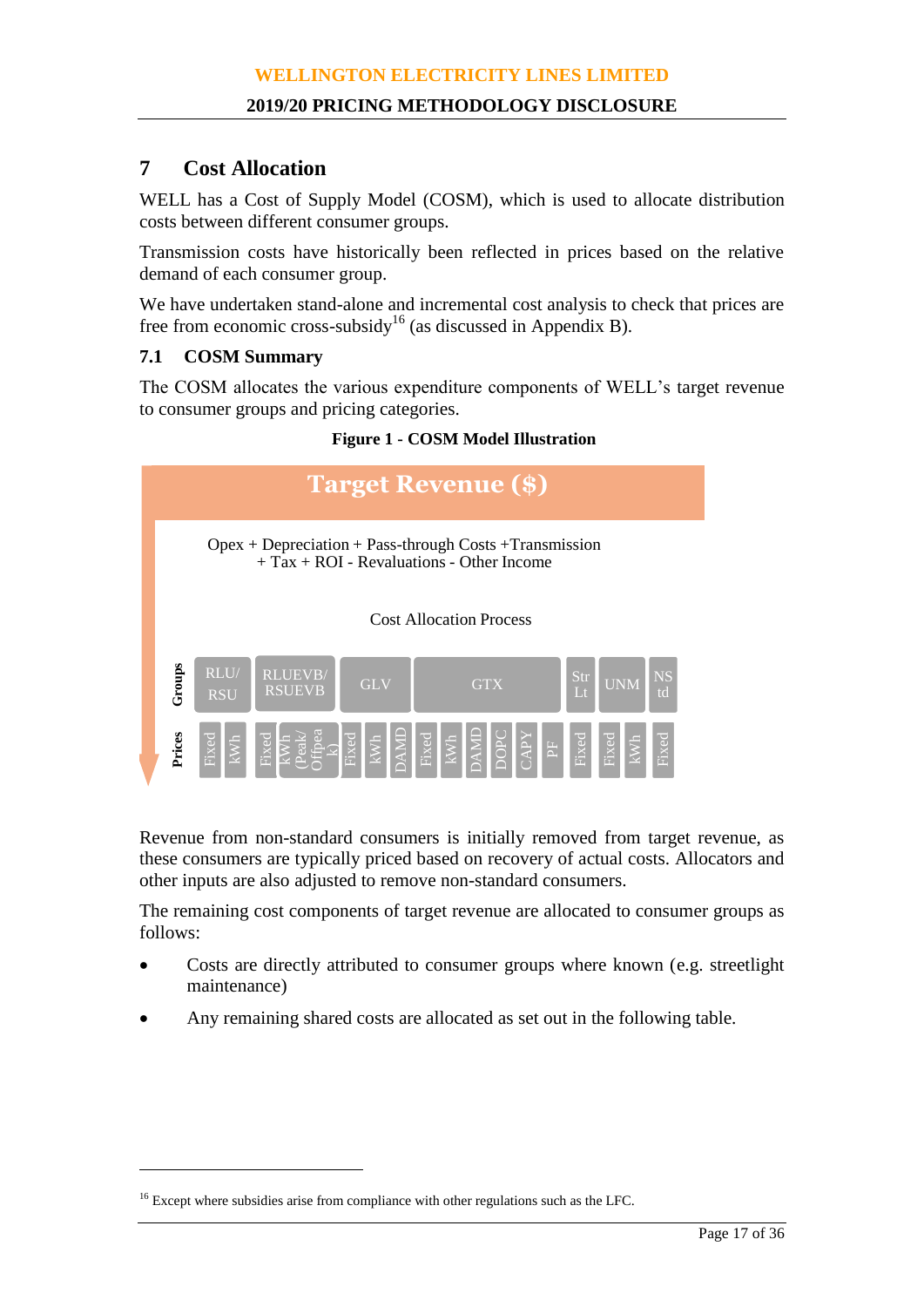# **2019/20 PRICING METHODOLOGY DISCLOSURE**

|                                      | They cost components to cover frowlaten or meetingly mine between                                                                                                                                                                                                                                                                                                                                                                             |                                     |                                                                                                                       |                                                                                                                                                                           |
|--------------------------------------|-----------------------------------------------------------------------------------------------------------------------------------------------------------------------------------------------------------------------------------------------------------------------------------------------------------------------------------------------------------------------------------------------------------------------------------------------|-------------------------------------|-----------------------------------------------------------------------------------------------------------------------|---------------------------------------------------------------------------------------------------------------------------------------------------------------------------|
| <b>Consumer Group Cost Allocator</b> |                                                                                                                                                                                                                                                                                                                                                                                                                                               |                                     | <b>Cost Components</b>                                                                                                | <b>Rationale</b>                                                                                                                                                          |
| <b>Demand</b>                        | Coincident maximum demand is calculated based on an average<br>of WELL's highest half-hourly peaks which generally aligns to<br>Transpower's RCPD peaks. Actual TOU meter records are used<br>where available. For groups with limited meter data, analysis of<br>feeder demand and sampling of consumers with TOU meters is<br>undertaken.                                                                                                   | $\bullet$<br>$\bullet$              | Transpower charges<br><b>ACOT</b>                                                                                     | This recognises that Transpower<br>charges and ACOT payments are<br>based on providing supply capacity,<br>determined by the capacity of the<br>GXP and core grid assets. |
| <b>RAB</b>                           | A composite RAB allocator is created by allocating regulatory<br>asset base values to consumer groups as follows:<br>Connection assets: by ICPs<br>Streetlight assets: directly attributed to streetlights<br>LV network assets are allocated to non-metered,<br>residential, LV and streetlights by proportion of their<br>demand<br>All other assets: demand<br>This seeks to directly attribute asset costs to consumers where<br>possible | $\bullet$<br>$\bullet$<br>$\bullet$ | <b>ROI</b><br><b>Network Depreciation</b><br>Revaluations<br>Tax<br>(Routine)<br>Opex<br>and<br>asset<br>replacement) | <b>RAB</b><br>allocated<br>costs<br>are<br>to<br>consumer groups based on that<br>consumer group's utilisation (share<br>of demand) of the network assets.                |
| <b>ICPs</b>                          | Consumer connections                                                                                                                                                                                                                                                                                                                                                                                                                          |                                     | Opex (Service<br>interruptions and<br>emergencies<br>&<br>vegetation<br>management)                                   | A general allocator that recognises<br>that all consumers benefit from<br>expenditure to prevent and respond<br>to interruptions to supply.                               |
| kWh                                  | kWh consumption                                                                                                                                                                                                                                                                                                                                                                                                                               |                                     | (System operations)<br>Opex<br>and                                                                                    | A general allocator to recognise that<br>consumers benefit from operation                                                                                                 |

#### **Table 4 – Key Cost Components To Cover Provision Of Electricity Line Services**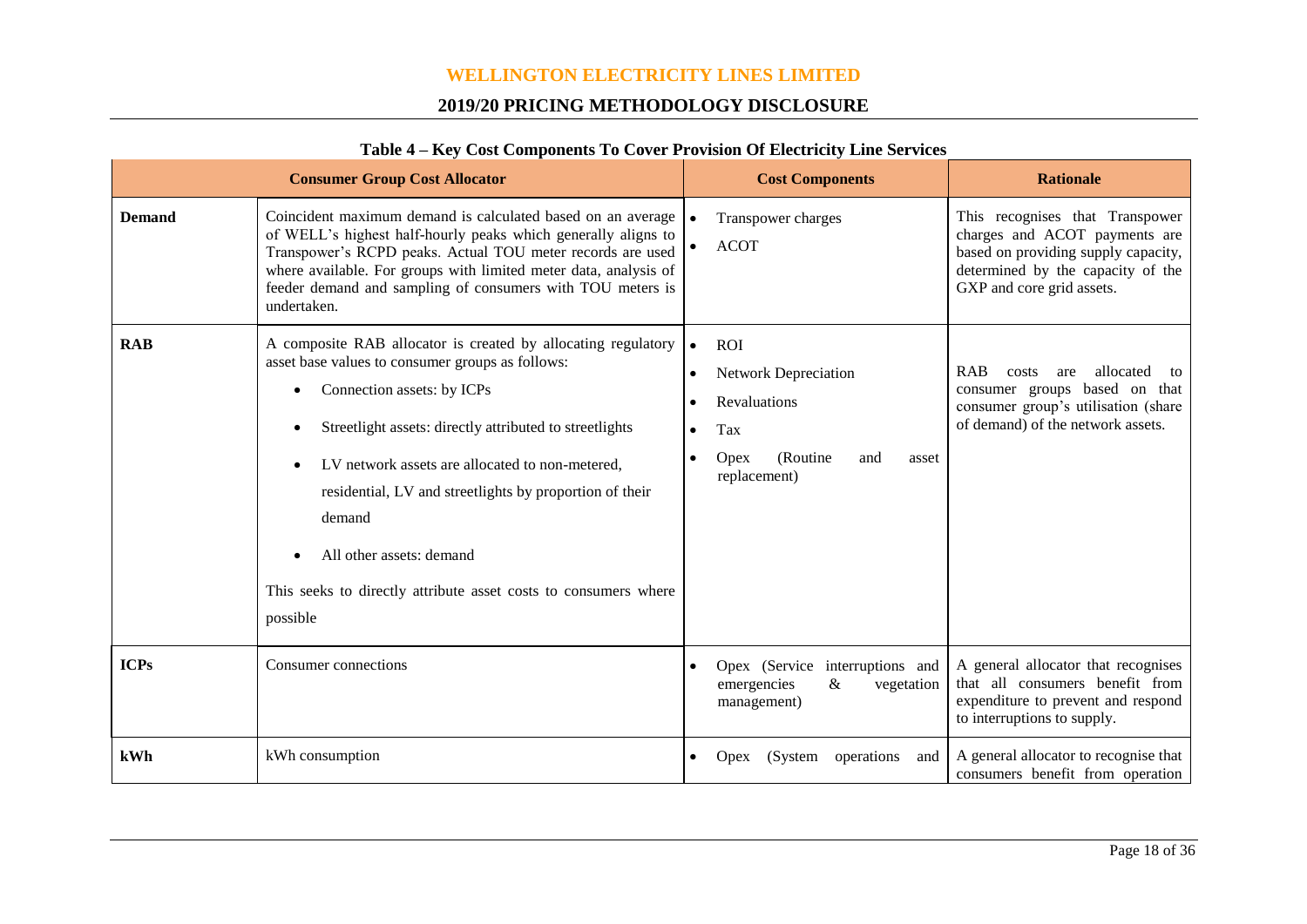# **2019/20 PRICING METHODOLOGY DISCLOSURE**

|                 | <b>Consumer Group Cost Allocator</b> | <b>Cost Components</b>                        | <b>Rationale</b>                                                                                                                                                                     |  |  |
|-----------------|--------------------------------------|-----------------------------------------------|--------------------------------------------------------------------------------------------------------------------------------------------------------------------------------------|--|--|
|                 |                                      | network support)<br>Non-network depreciation  | of the network in proportion to their<br>use of the network.                                                                                                                         |  |  |
| <b>ICPs:kWh</b> | A 50:50 weighting of ICPs and kWhs   | Opex (Business Support)<br>Pass-through costs | <b>This</b><br>weighting recognises that<br>larger consumers create relatively<br>higher costs per connection, and<br>levies are incurred in<br>that<br>proportion to ICPs and kWhs. |  |  |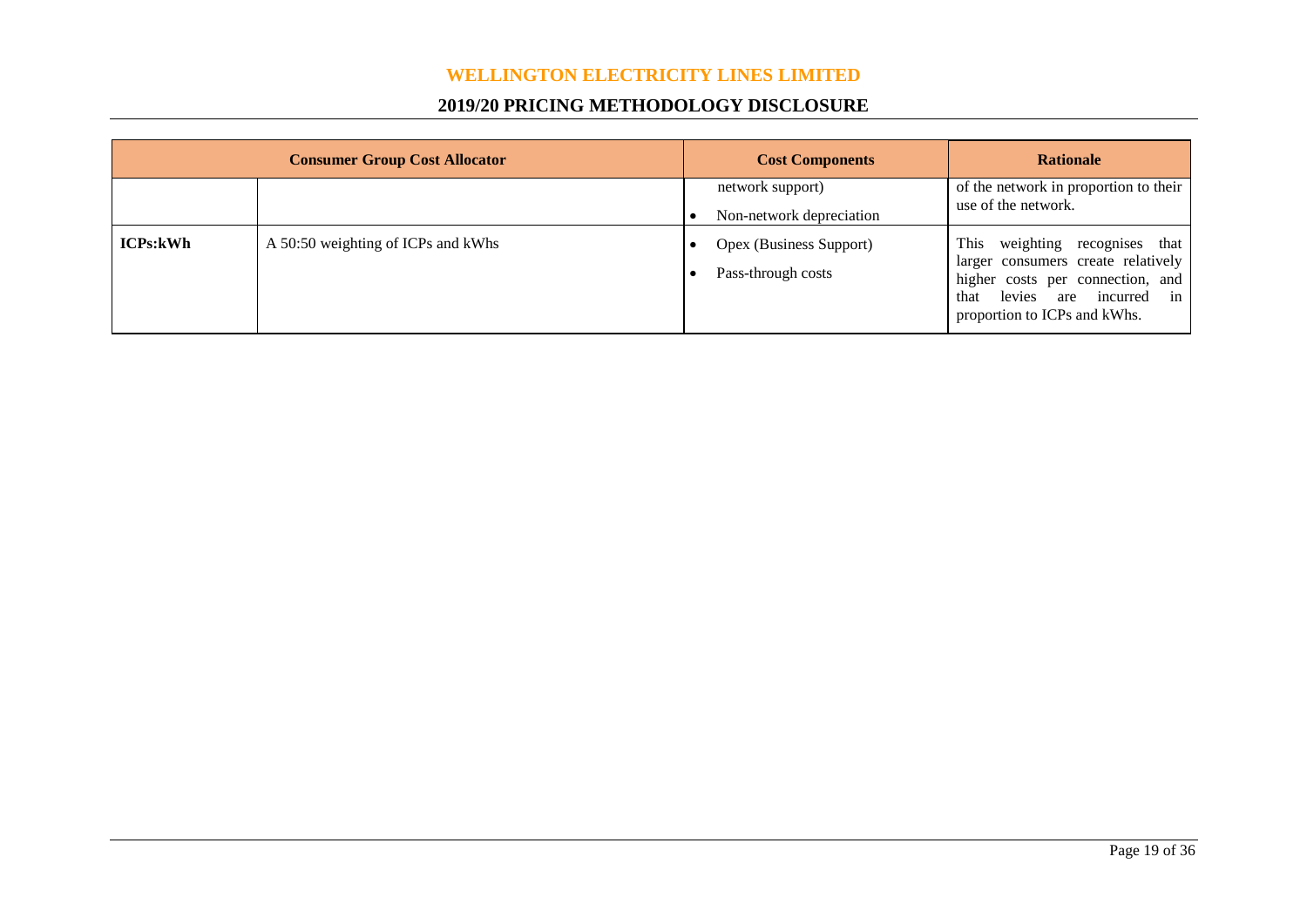## **2019/20 PRICING METHODOLOGY DISCLOSURE**

The resulting allocators are applied as follows to each consumer group:

| <b>Consumer Group</b>      | <b>Demand</b><br>(%) | <b>RAB</b><br>(%) | <b>ICPs</b><br>(%) | kWh<br>(%) | Weighted<br>ICPs $\&$<br>kWh<br>(%) |
|----------------------------|----------------------|-------------------|--------------------|------------|-------------------------------------|
| Residential                | 63.2                 | 64.6              | 84.5               | 45.2       | 64.8                                |
| <b>General Low Voltage</b> | 23.7                 | 9.0               | 28.3               | 18.6       |                                     |
| General Transformer        | 9.2                  | 0.2               | 25.4               | 12.8       |                                     |
| Non-metered                | 0.2                  | 0.2               | 0.3                | 0.2        | 0.3                                 |
| Streetlights               | 0.8                  | 2.3               | 6.0                | 0.9        | 3.5                                 |
| <b>Total</b>               | 100.0                | 100.0             | 100.0              | 100.0      | 100.0                               |

**Table 5 - COSM Allocators By Consumer Group<sup>17</sup>**

The key COSM outputs at the consumer group level are detailed below, showing the cost of supply for each consumer group as a proportion of costs.

|                            | % Of Target Revenue (1 April 2019 To 31 March 2020) |              |       |  |  |  |  |  |  |
|----------------------------|-----------------------------------------------------|--------------|-------|--|--|--|--|--|--|
| <b>Consumer Group</b>      | <b>Transmission</b>                                 | <b>Total</b> |       |  |  |  |  |  |  |
| Residential                | 63.1                                                | 64.5         | 64.1  |  |  |  |  |  |  |
| <b>General Low Voltage</b> | 24.1                                                | 22.5         | 23.0  |  |  |  |  |  |  |
| General Transformer        | 11.7                                                | 9.9          | 10.6  |  |  |  |  |  |  |
| Non-metered                | 0.2                                                 | 0.2          | 0.2   |  |  |  |  |  |  |
| Streetlights               | 0.9                                                 | 2.9          | 2.1   |  |  |  |  |  |  |
| <b>Total</b>               | 100.0                                               | 100.0        | 100.0 |  |  |  |  |  |  |

**Table 6 - COSM Allocations Of Costs To Consumer Groups**

# **7.2 Application To Prices**

 $\overline{a}$ 

WELL intends to continue to move towards aligning distribution prices to the distribution component of the cost of supply. WELL will consider alignment of transmission prices to the transmission component of the cost of supply in the future.

The focus of our COSM analysis for the majority of Consumer Groups is on the proportion of target revenue to recover from each consumer group, rather than the dollar amount to recover. This reflects the inherent volatility in some allocator metrics (e.g. demand) and costs (e.g. maintenance). We have also not sought to apply the

<sup>&</sup>lt;sup>17</sup> COSM allocators are calculated for the full regulatory year 1 April 2019 to 31 March 2020.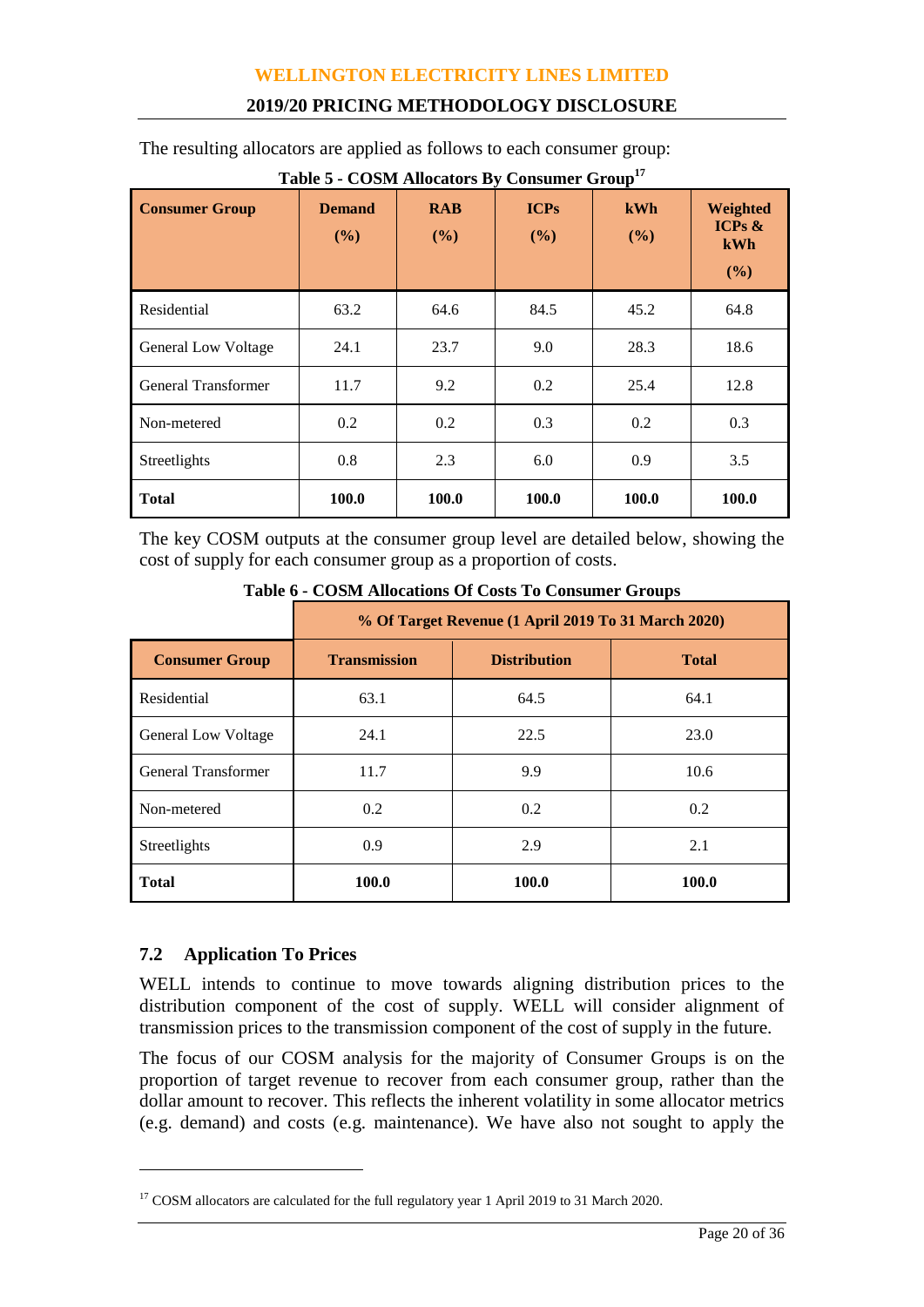# **2019/20 PRICING METHODOLOGY DISCLOSURE**

COSM at the price level as there is significant complexity in doing so. The chance of volatility and/or mis-specification in the COSM outputs also rises at this level.

The following table shows the extent of alignment between distribution prices and the distribution cost of supply for the regulatory year 1 April 2019 to 31 March 2020. The difference represents the under/(over) recovery of costs. WELL intends to continue to progressively move to align current prices to the cost of supply to mitigate the risk of price shocks occurring.

|                            | % Of Target Revenue (1 April 2018 To 31 March 2019) |                                     |                   |  |  |  |  |  |
|----------------------------|-----------------------------------------------------|-------------------------------------|-------------------|--|--|--|--|--|
| <b>Consumer Group</b>      | <b>Implied COSM</b><br><b>Allocation</b>            | <b>2019/20 Pricing</b><br>(Applied) | <b>Difference</b> |  |  |  |  |  |
| Residential                | 64.50                                               | 64.60                               | $-0.10$           |  |  |  |  |  |
| <b>General Low Voltage</b> | 22.50                                               | 20.83                               | 1.67              |  |  |  |  |  |
| <b>General Transformer</b> | 9.90                                                |                                     | $-2.06$           |  |  |  |  |  |
| Non-metered                | 0.20                                                | 0.47                                | $-0.27$           |  |  |  |  |  |
| 2.90<br>Streetlights       |                                                     | 2.14                                | 0.76              |  |  |  |  |  |
| <b>Total</b>               | 100.00                                              | 100.00                              | 0.00              |  |  |  |  |  |

**Table 7 – Revenue From Prices Relative To Cost Of Supply (Excl. Non-Standard) -**

# **8 Impact Of 2019/20 Price Changes**

Prices for all consumers are set in accordance with the input methodologies defined by the Commerce Commission in relation to the CPP Determination. These allow WELL to recover a net allowable revenue for the 1 April 2019 to 31 March 2020 assessment period of \$107.4 million. They also define how pass-through and recoverable costs are treated.

2019/20 prices are based on 2018/19 prices adjusted for the impact of changes in:

- The Consumer Price Index  $(CPI)^{18}$ ;
- Transpower Transmission  $\text{Costs}^{19}$ ;
- Pass Through  $\text{Costs}^{20}$ ;
- Other Recoverable Costs<sup>21</sup>; and
- Cost of supply allocations.

Prices for residential consumers are also adjusted to comply with the LFC Regulations.

 $\overline{a}$ 

<sup>&</sup>lt;sup>18</sup> As defined in the CPP Determination 2018

 $19$  As defined in the CPP Determination 2018

<sup>&</sup>lt;sup>20</sup> As defined in the CPP Determination 2018

 $21$  As defined in the CPP Determination 2018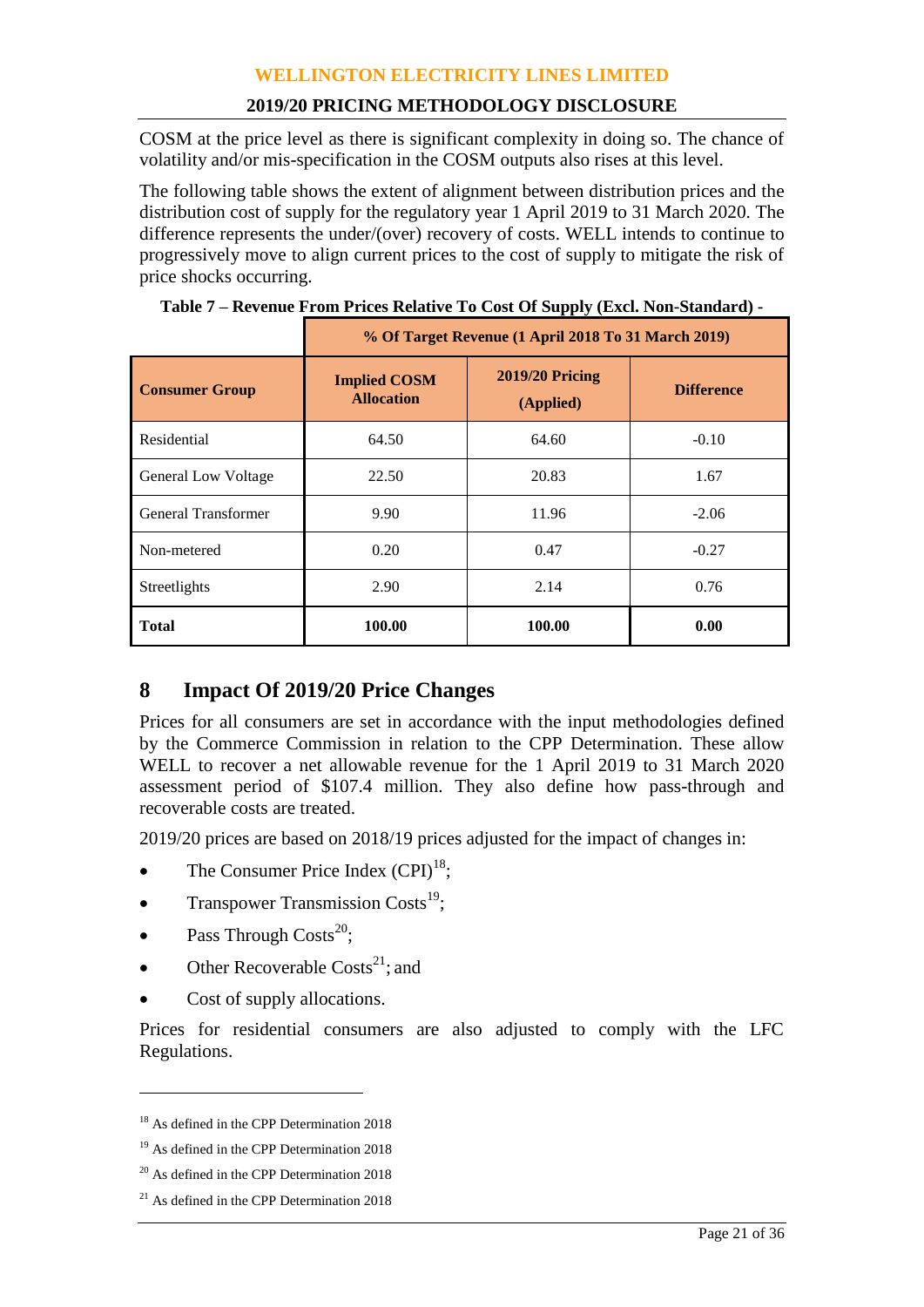The impact of these changes is explained further below.

# **8.1 Changes To Standard Prices**

## *Consumer Price Index (CPI) Adjustment:*

The distribution component of prices has increased in line with CPI inflation of 2.03%. CPI is calculated in line with the CPP Determination 2018.

#### *Transpower Transmission Charges*

Transpower charges have decreased by 0.70%. WELL passes these charges on to consumers at cost.

## *ACOT*

WELL pays Avoided Cost of Transmission (ACOT) charges to large distributed generators within WELL's network in recognition that these generators may cause WELL to avoid Transpower charges. These distributed generators reduce WELL's reliance on Transpower's transmission grid at peak times as peak demand is partly served through these distributed generators. WELL recognises these Transpower savings by paying an ACOT payment to the local distributed generator and WELL in turn pass these charges on to consumers at cost.

ACOT charges can fluctuate significantly depending on how much the distributed generation contributes to reducing coincident demand on the network in line with the lower North Island transmission peaks.

# *Pass Through Costs*

Pass-through costs have decreased by 2.61%. Pass-through costs comprises of council rates and industry levies. Pass through costs are charged on to consumers at cost.

## *Other Recoverable Costs*

Other recoverable costs include capex and opex wash-ups and quality incentives as well as movements in the pass-through balance. The pass-through balance is the cumulative difference between the revenue from transmission and pass-through prices and the sum of transmission, pass-through and other recoverable costs. There has been a significant movement in the opex wash-up due to WELL moving off the DPP and onto a CPP. These adjustments are made in line with the IM Determination. The wash-ups, incentives and pass-through balance are provided for in the CPP Determination 2018.

#### *Balance Between Fixed And Variable Prices For Users*

Residential standard users have a higher fixed daily price to reflect the increased capacity used by these consumers. As at 1 April 2017, the fixed daily price for residential standard users is \$1.10 per day, consistent with the prior year. Whilst these consumers will have a higher fixed daily price, they will generally have lower variable prices (\$/kWh) than residential low users.

The total weighted average change in overall delivery charges for the 1 April 2019 to 31 March 2020 regulatory year compared to the previous year is shown below.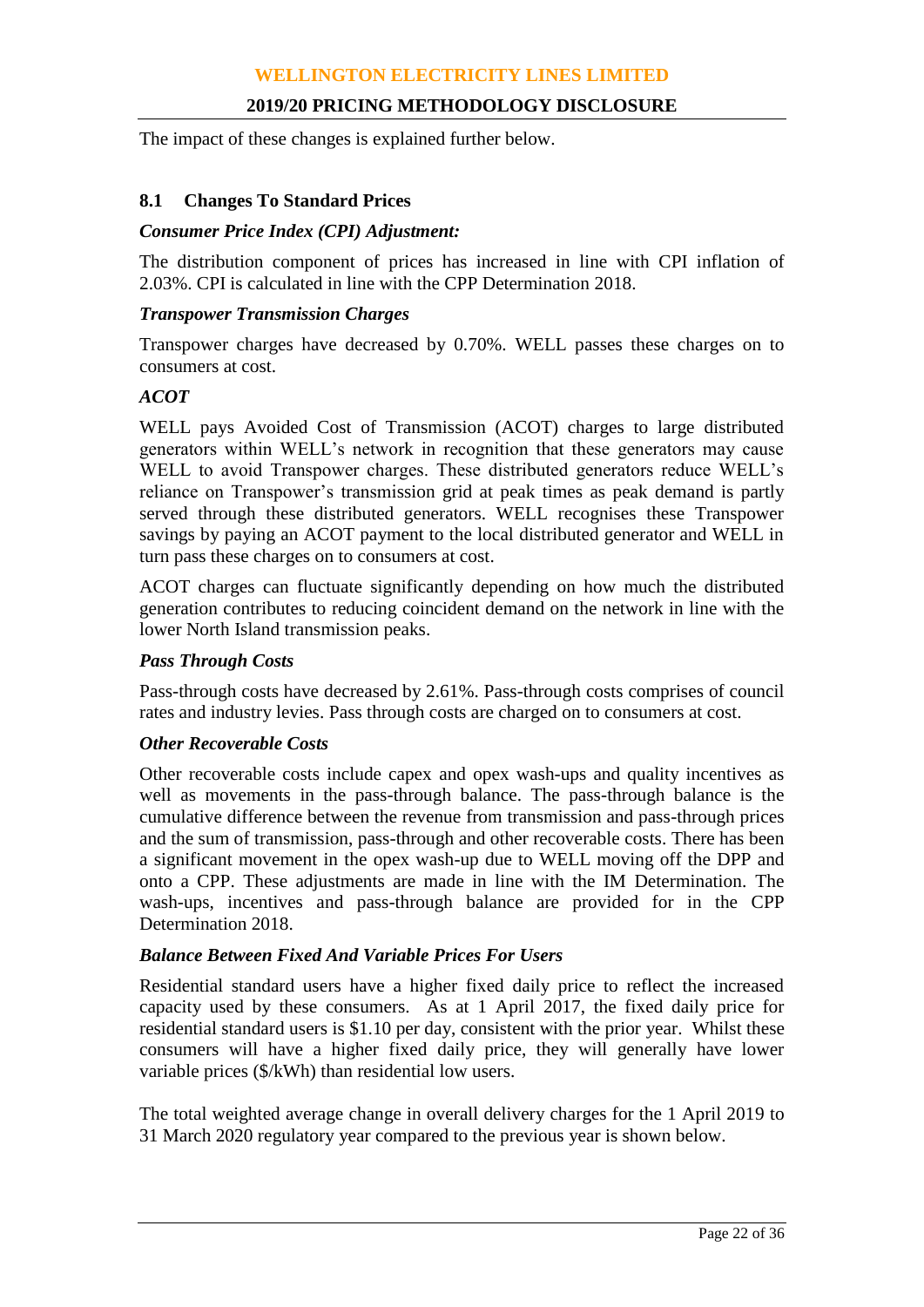| <b>Price Change Element</b>                                                                | <b>Contribution To Total Average</b><br><b>Change In Delivery Charges</b> |
|--------------------------------------------------------------------------------------------|---------------------------------------------------------------------------|
| Consumer Price Index (CPI)                                                                 | 1.65%                                                                     |
| Transpower transmission charges                                                            | $-0.26%$                                                                  |
| <b>ACOT</b> charges                                                                        | $-0.56%$                                                                  |
| Pass-through costs (rates, levies, etc)                                                    | 0.19%                                                                     |
| Other recoverable costs (incl. wash-ups, incentives and pass-<br>through balance movement) | $-2.68%$                                                                  |
| Volume changes                                                                             | $-0.10%$                                                                  |
| Total weighted average price change                                                        | $-1.76%$                                                                  |

# **2019/20 PRICING METHODOLOGY DISCLOSURE Table 8 – Change In Delivery Charge**

Our delivery charges represent around 30-40% of the total electricity bill paid by consumers. However, consumers should be aware that energy retailers will package up our prices into their own retail offerings and the actual impact on consumer electricity bills will vary according to price plans, consumption and the extent to which energy retailers pass through WELL's network prices. Consumers should check with their energy retailer if they wish to further understand the actual impact on their total electricity bill.

#### **8.2 Non-Standard Contracts**

 $\overline{a}$ 

For consumers on non-standard contracts WELL changed the distribution price component from 1 April 2019 in accordance with the conditions of the non-standard contracts. Total delivery charges are the sum of the distribution and transmission prices.

For non-standard contracts established prior to the transfer of ownership of the network in 2009, WELL continued previously agreed connection policies and prices (reviewed annually). For non-standard contracts established under WELL's ownership, WELL has applied the methodology in accordance with WELL's Customer Contributions Policy.<sup>22</sup>

The following table shows the number of contracts and connections covered under non-standard agreements.

<sup>&</sup>lt;sup>22</sup> Available at: http://www.welectricity.co.nz/disclosures/customer-contributions/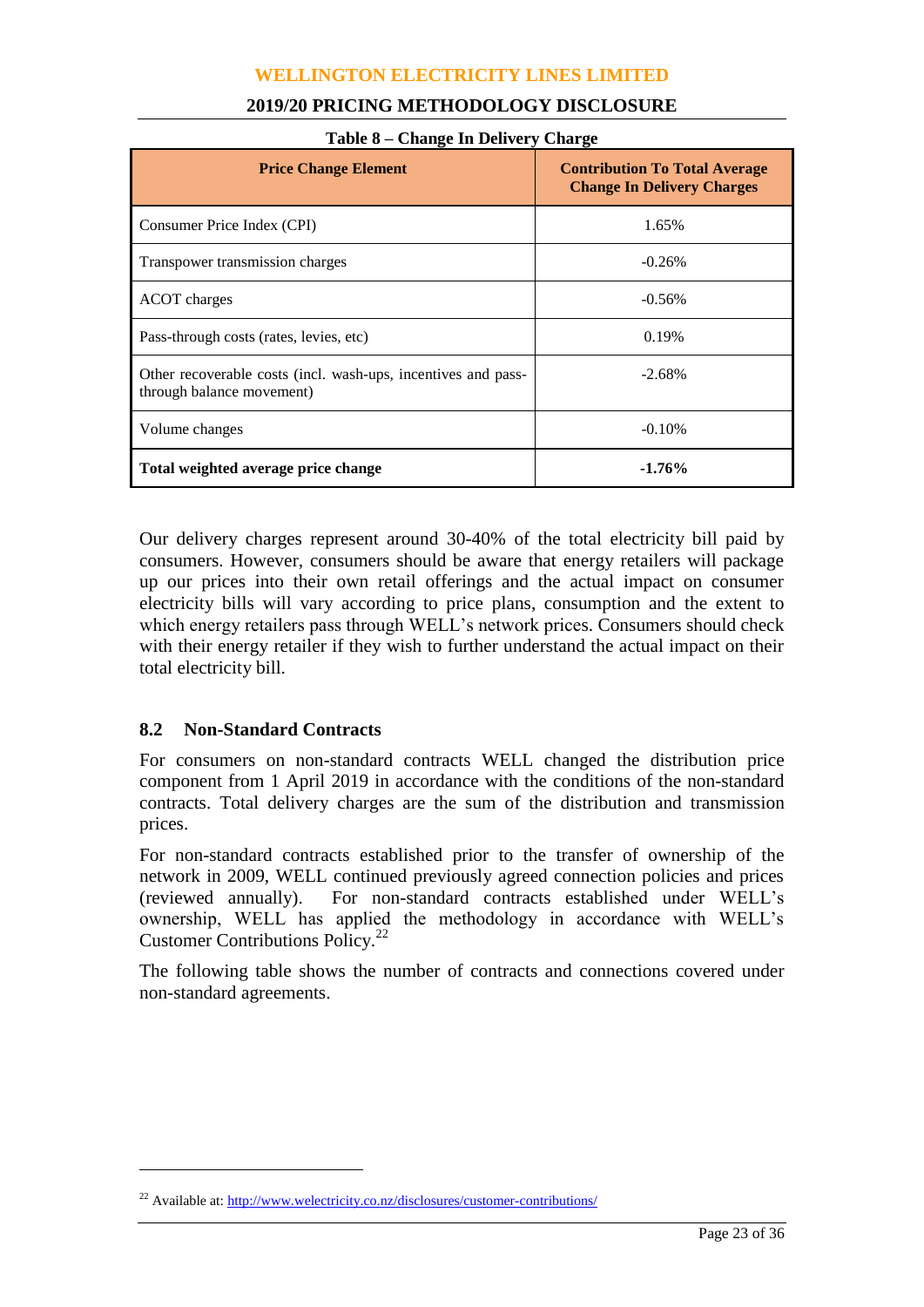## **2019/20 PRICING METHODOLOGY DISCLOSURE**

| <b>Non Standard Contract Statistics</b> | <b>Total</b> |  |  |  |  |  |
|-----------------------------------------|--------------|--|--|--|--|--|
| Number of Non Standard Contracts        | 6            |  |  |  |  |  |
| Number of ICPs                          | 14           |  |  |  |  |  |
| <b>Target Revenue</b>                   | \$2.0m       |  |  |  |  |  |

#### **Table 9 – Non Standard Contract Statistics<sup>23</sup>**

## **8.3 Obligations And Responsibilities To Consumers On Non Standard Contracts**

All of WELL's non-standard contracts contain the same commitments to supply security or restoration priority as WELL's standard Use of Network Agreement, with some special conditions:

- One non-standard contract commits WELL to contract specific communications protocols in the event of supply disruption;
- None of WELL's non-standard pricing is affected by supply disruptions; and
- WELL has one non-standard contract where certain types of supply disruptions impose financial obligations on WELL.

As noted above, where WELL's non-standard contracts were established prior to 2009, WELL will honour the previously agreed connection policy and price.

#### **8.4 Distributed Generation**

Distributed generators may be on either standard or non-standard contracts depending on the circumstances.

A \$0.00/kWh-injection price applies for standard DG connections. This is done so that billing information can be recorded for these connections for monitoring purposes.

For further information on connection of distributed generation refer to our website: <http://www.welectricity.co.nz/getting-connected/generating-your-own-electricity/>

WELL may also pay a distributed generator that injects into its network an ACOT payment if the distributed generator:

- Has an injection capacity of 200kVA or greater; and
- Is deemed by WELL to be supporting its network during the 100 Transmission peaks on a pro-rata basis.

The benefit to WELL's network which arises as a result of distributed generators supplying into its network is approximated by the direct avoidance of Transpower interconnection transmission charges (interconnection charges) during peak demand periods. In determining the magnitude of any ACOT payment to a distributed generator, WELL considers that:

 $\overline{a}$ 

<sup>&</sup>lt;sup>23</sup> Target Revenue includes transmission and pass through cost recovery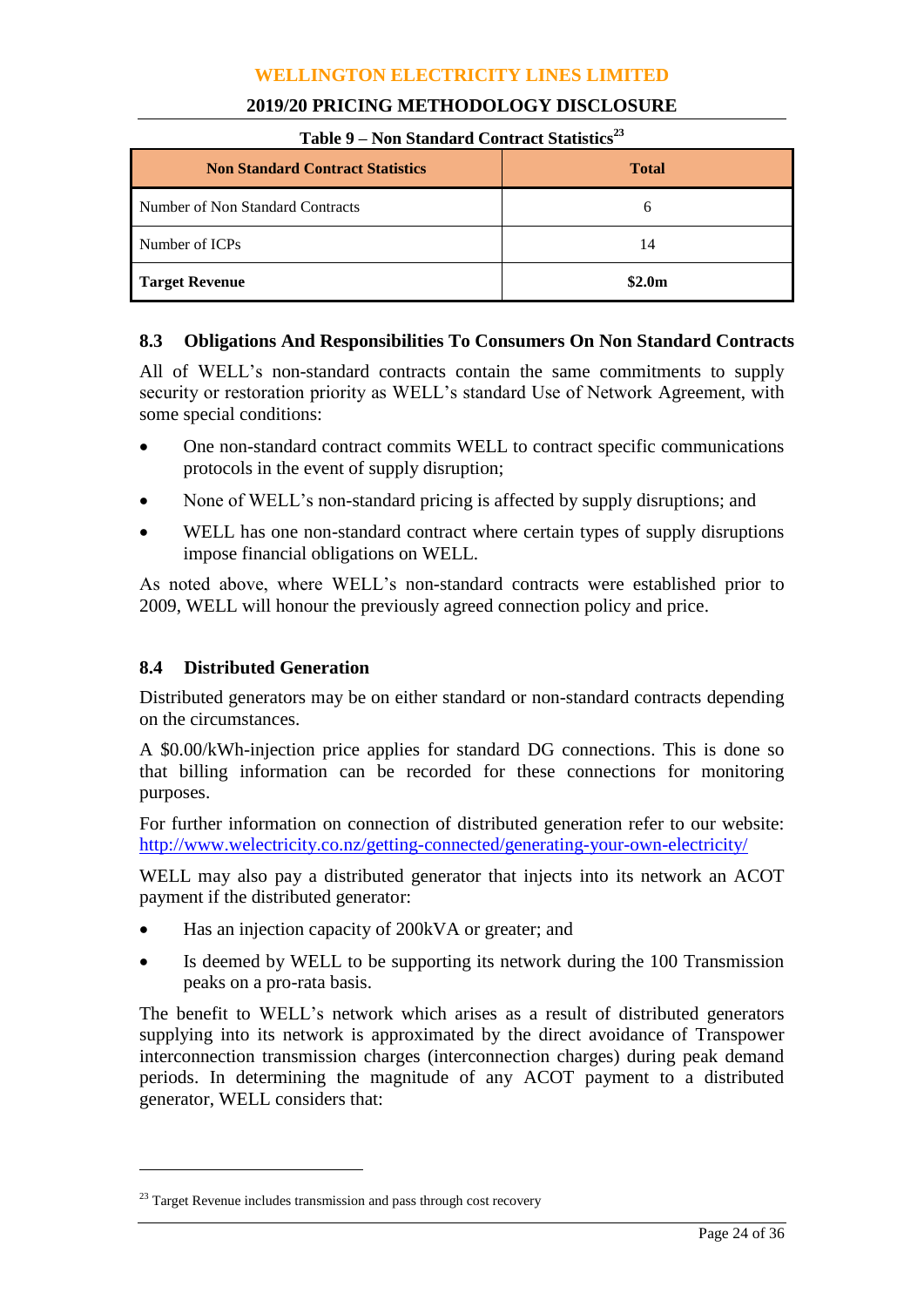- The distributed generator must generate in a way that reduces interconnection charges incurred by WELL in accordance with the applicable Transmission Pricing Methodology (TPM);
- WELL and its consumers should be no worse off than had the distributed generation investment not occurred; and
- No potential long term transmission connection or interconnection benefits are payable to the distributed generator $^{24}$

The distributed generator must invoice WELL on a monthly basis from 1 April following submission of the data.

The Electricity Authority is currently reviewing the Distributed Generation Pricing Principles (DGPP). One of the main items of the review is to determine if distributed generators who do not efficiently reduce the cost of transmission should be paid ACOT.

WELL calculates the ACOT payment based on Transpower's current TPM approved by the Electricity Authority. WELL will amend the calculation of the ACOT payment if Transpower's TPM is amended or where the DGPP are amended.

Based on Transpower's current TPM the calculation of the gross ACOT payment to a distributed generator will be determined as follows:

 $RCPD<sub>G</sub> * IR<sub>CF</sub> - (RCPD<sub>WELL</sub> * (IR<sub>A</sub> – IR<sub>CF</sub>)) * (1 – Admin)$ 

| Where: $RCPD_G$    | Average of the generation (kW) injected by the distributed<br>generator coincident with the 100 Lower North Island Peaks<br>for the measurement period relating to each 12 month period<br>commencing 1 April.                   |
|--------------------|----------------------------------------------------------------------------------------------------------------------------------------------------------------------------------------------------------------------------------|
| IR <sub>A</sub>    | The interconnection rate published by Transpower for the<br>relevant 12 month period commencing 1 April.                                                                                                                         |
| IR <sub>CF</sub>   | The counterfactual interconnection rate $(\text{IR}_{CF})$ is calculated as:                                                                                                                                                     |
|                    | $=IC$ Revenue / ( $RCPD_{TP}$ + $RCPD_G$ )                                                                                                                                                                                       |
| <b>RCPDWELL</b>    | The average of the sum of demand across all Wellington<br>Electricity GXPs coincident with the 100 Lower North Island<br>Peaks for the relevant 12 month period commencing 1 April.                                              |
| RCPD <sub>TP</sub> | Sum of the average of the RCPD for each consumer at a<br>connection location for all consumers at all connection<br>locations for all regions (excluding $RCPD_{WELL}$ ) for the relevant<br>12 month period commencing 1 April. |
| Admin              | A percentage recovery of the benefits attributable to the<br>Generator reflecting the incremental costs incurred by WELL.                                                                                                        |

 $\overline{a}$ 

<sup>&</sup>lt;sup>24</sup> Any potential long term benefits of avoided transmission cannot be ascertained by Wellington Electricity nor ascribed to individual distributed generators. Any potential benefits should be negotiated with Transpower directly by the Generator.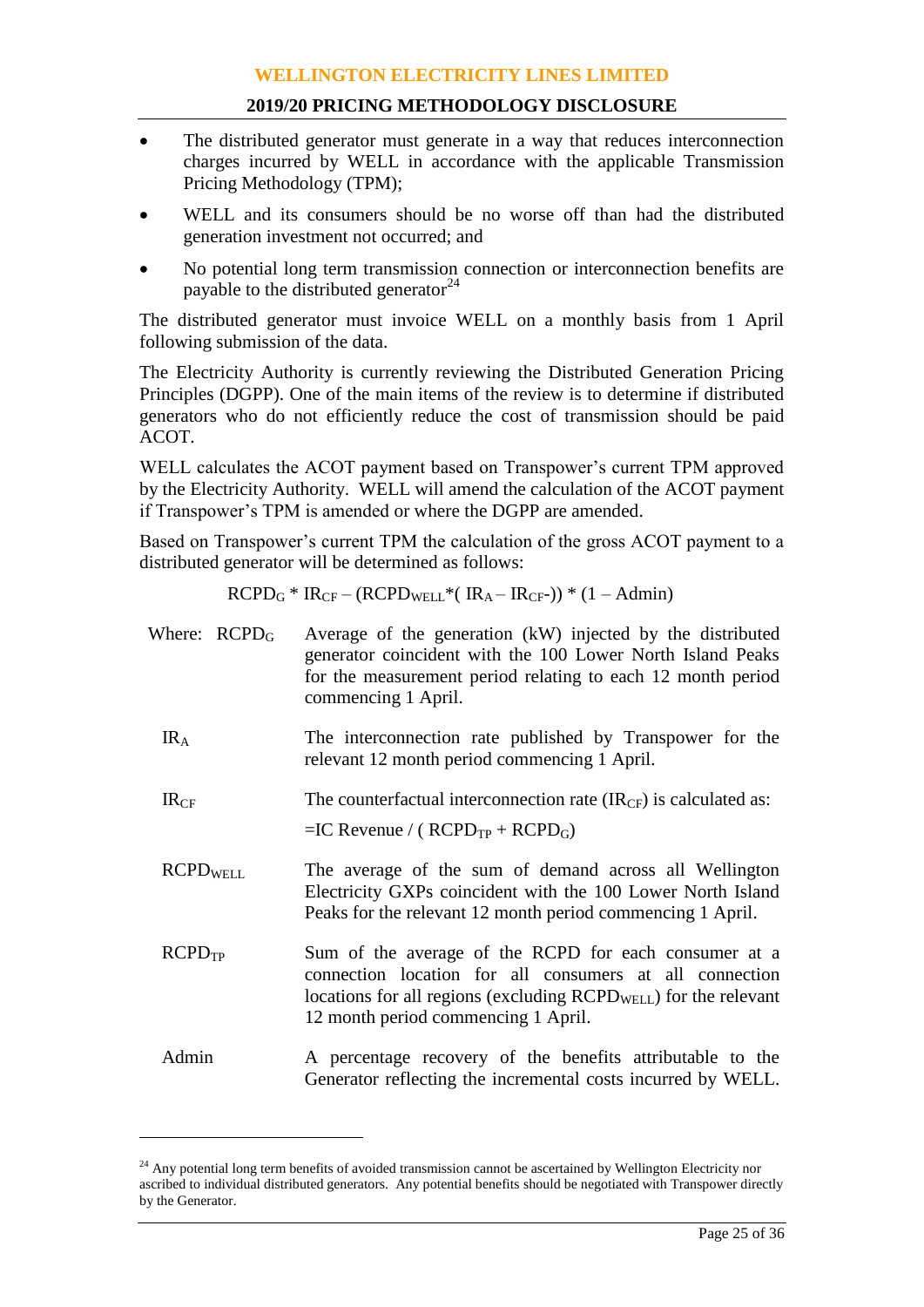## **2019/20 PRICING METHODOLOGY DISCLOSURE**

This percentage is determined on a case by case basis.

## **8.5 Service Charges (Previously Other Charges)**

A service charge relates to work performed for a consumer by WELL's approved contractors. These charges are set to recover incremental costs which include external contractor rates and a margin to recover WELL's processing costs (e.g. updating network records and registry information etc.). The table below sets out the charges applicable for the 2019/20 year.

| <b>Description</b>                                                                                                                             | Unit              | <b>Charge</b><br><b>Effective</b><br><b>1 July 2018</b> | <b>Charge</b><br><b>Effective</b><br><b>1 April 2019</b> |  |
|------------------------------------------------------------------------------------------------------------------------------------------------|-------------------|---------------------------------------------------------|----------------------------------------------------------|--|
| New connection fee $-$ single phase connection                                                                                                 | per connection    | \$164                                                   | \$167                                                    |  |
| New connection fee $-$ two or three phase<br>connection                                                                                        | per connection    | \$408                                                   | \$416                                                    |  |
| Site visit fee                                                                                                                                 | per site visit    | \$164                                                   | \$167                                                    |  |
| Permanent disconnection fee                                                                                                                    | per disconnection | \$306                                                   | \$312                                                    |  |
| General Administration fee - to cover costs such<br>as late, incorrect or incomplete consumption<br>data, administering Embedded Networks, etc | per hour          | \$124                                                   | \$127                                                    |  |

**Table 10 – Service Charges**

WELL's Network Pricing Schedule<sup>25</sup> provides further descriptions of these charges.

# **8.6 Consumer Views On Pricing**

 $\overline{a}$ 

Since November 2017 WELL has been regularly surveying consumers recently impacted by outages to better understand consumers' expectations of price and quality. As at November 2018, 1,488 consumers had provided responses to those questions with the results to date displayed in Table 11 below.

WELL also conducted a similar survey of randomly selected consumers in 2018, to act as a control group and to determine whether frequency of outage experience had any impact on the survey results.

For question 1 the results differ between the two survey groups for the 'No' and 'Maybe' responses but still consistent in indicating that consumers are comfortable with the current price/quality balance. It is worth mentioning however that the running total average for the Monthly Sample's 'No' response has decreased from 85% in 2017 to 55% in the current year. Further analysis is required to determine the reasons for this change.

<sup>&</sup>lt;sup>25</sup> Available at[: http://www.welectricity.co.nz/disclosures/pricing/2019-pricing/](http://www.welectricity.co.nz/disclosures/pricing/2019-pricing/)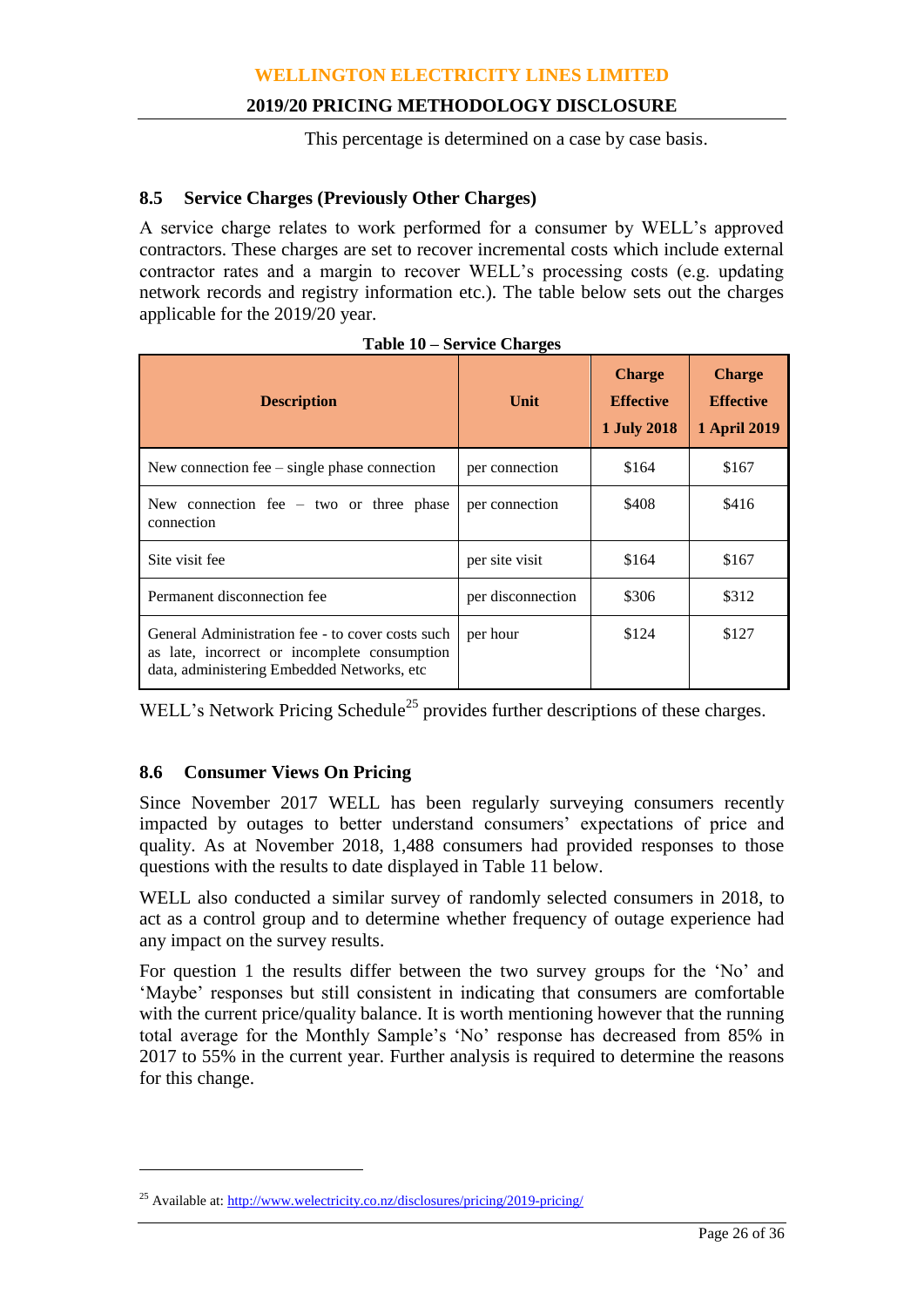The results for question 2 are more consistent between the two groups and in combination with Q1 suggest that consumers are broadly satisfied with their current level of reliability and the price of delivering that service.

Though the results for the 'Yes' response in question 3 differ significantly between the two sample groups, the 'No' responses are still small enough to indicate consumer support for our investment in earthquake readiness.

We do not believe that the survey results provide any compelling reasons to adjust our approach to calculating base prices from prior years.

|                |                                                                                                                                                                                                          | Yes          |                                        | N <sub>o</sub> |                                        | <b>Maybe</b> |                                        |
|----------------|----------------------------------------------------------------------------------------------------------------------------------------------------------------------------------------------------------|--------------|----------------------------------------|----------------|----------------------------------------|--------------|----------------------------------------|
| No.            | <b>Question</b>                                                                                                                                                                                          | <b>Mthly</b> | 2018<br><b>Control</b><br><b>Group</b> | <b>Mthly</b>   | 2018<br><b>Control</b><br><b>Group</b> | <b>Mthly</b> | 2018<br><b>Control</b><br><b>Group</b> |
| 1              | Would<br>you<br>be<br>prepared to pay a bit<br>more for your power<br>if it meant fewer<br>power cuts?                                                                                                   | 7%           | 14%                                    | 55%            | 16%                                    | 38%          | 70%                                    |
| $\overline{2}$ | Would<br>be<br>you<br>prepared<br>$\mathop{\mathrm{to}}$<br>have<br>slightly more power<br>cuts if it meant prices<br>were a bit cheaper?                                                                | 7%           | 9%                                     | 76%            | 68%                                    | 17%          | 23%                                    |
| 3              | Would<br>you<br>be<br>prepared to pay \$2 on<br>top of your monthly<br>electricity bill if it<br>that<br>the<br>meant<br>Wellington<br>region<br>was better prepared<br>for a major natural<br>disaster? | 52%          | 10%                                    | 19%            | 10%                                    | 29%          | 80%                                    |

**Table 11 – Monthly Cost/Quality Trade-off Survey Questions**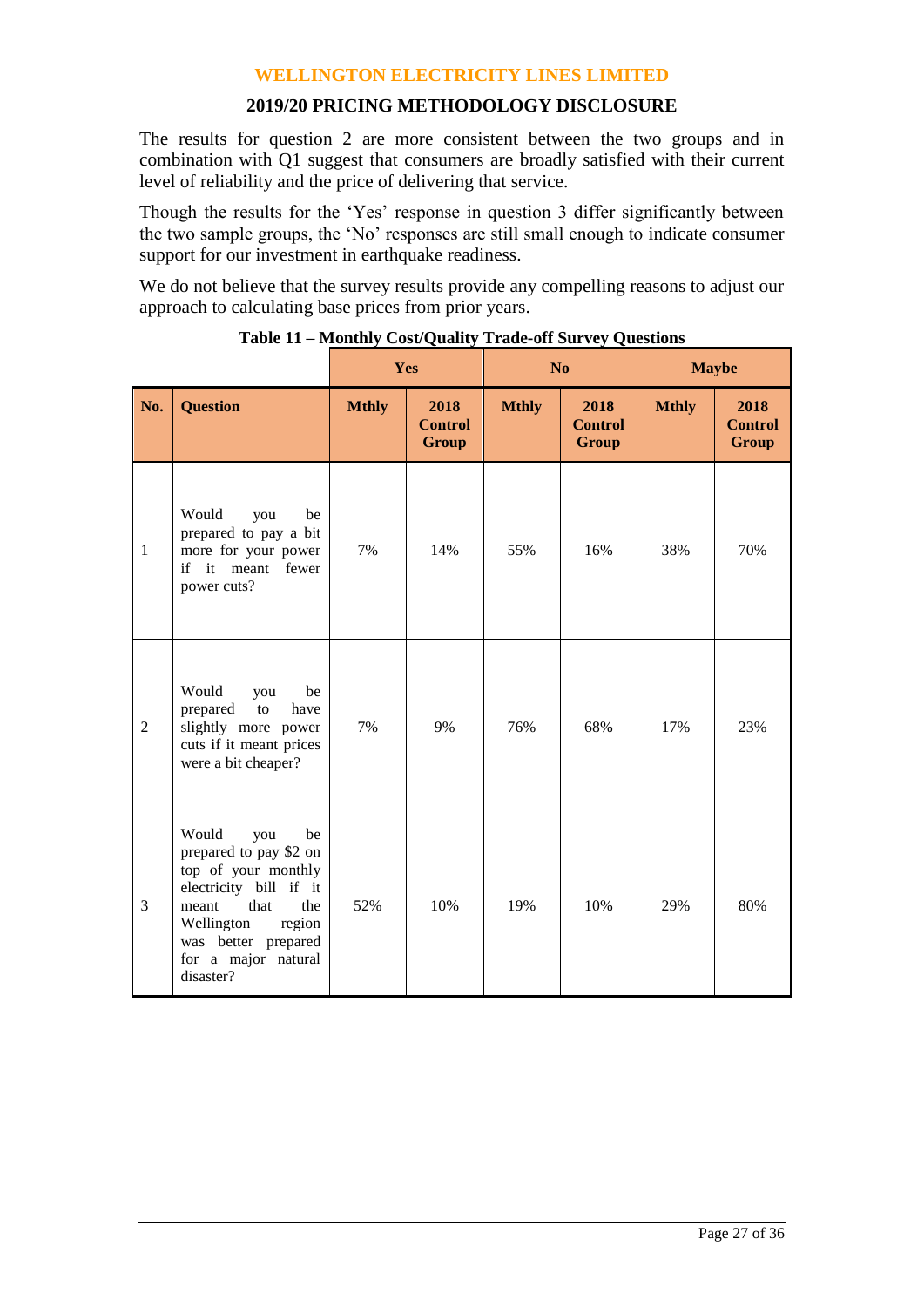#### **2019/20 PRICING METHODOLOGY DISCLOSURE**

## **Proportion Of Target Revenue By Price Component For Year 1 April 2019 To 31 March 2020**

Clause 2.4.3(8) of the ID Determination 2012 requires that the proportion of target revenue collected through each price component is noted. This is shown for the regulatory year 1 April 2019 to 31 March 2020 below.

|                                 |                          |                            |                               |                               |                                       |                                           | Table 12 – Proportion Of Target Revenue By Price Component |                        |                                    |                                       |                              |                              |                                             |                                                     |
|---------------------------------|--------------------------|----------------------------|-------------------------------|-------------------------------|---------------------------------------|-------------------------------------------|------------------------------------------------------------|------------------------|------------------------------------|---------------------------------------|------------------------------|------------------------------|---------------------------------------------|-----------------------------------------------------|
| Consumer group                  | Consumer<br>plan<br>code | Fixed<br>(FIXD)<br>per day | Demand<br>(DAMD)<br>kVA/month | Capactiy<br>(CAPY)<br>kVA/day | On-pk<br>Demand<br>(DOPC)<br>kW/month | <b>Pwr Factor</b><br>(PWRF)<br>kVAr/month | Uncontrolled<br>(24UC)<br>kWh                              | Night<br>(NITE)<br>kWh | <b>Controlled</b><br>(CTRL)<br>kWh | <b>All Inclusive</b><br>(AICO)<br>kWh | Peak<br>(PEAK)<br><b>kWh</b> | Off-peak<br>(OFFPEAK)<br>kWh | <b>Non</b><br>standard<br>contracts<br>(IC) | <b>Total</b><br>Revenue<br>pa<br>Regulatory<br>year |
| Residential low user            | <b>RLU</b>               | 5.037.845                  |                               |                               |                                       |                                           | 25,922,214                                                 | 46,052                 | 944,949                            | 20,582,335                            | 18.246                       | 21,539                       |                                             | 52,573,179                                          |
| Residential standard user       | <b>RSU</b>               | 23,465,105                 |                               |                               |                                       |                                           | 18,009,478                                                 | 75,165                 | 539,713                            | 13,081,702                            | 30,944                       | 17,307                       |                                             | 55,219,415                                          |
| General low voltage             | GLV15                    | 1,136,581                  |                               |                               |                                       |                                           | 2,440,903                                                  |                        |                                    |                                       |                              |                              |                                             | 3,577,484                                           |
| General low voltage             | GLV69                    | 5,505,133                  |                               |                               |                                       |                                           | 11.685.369                                                 |                        |                                    |                                       |                              |                              |                                             | 17,190,502                                          |
| General low voltage             | <b>GLV138</b>            | 1,206,349                  |                               |                               |                                       |                                           | 2.349.433                                                  |                        |                                    |                                       |                              |                              |                                             | 3,555,781                                           |
| General low voltage             | <b>GLV300</b>            | 1,543,889                  |                               |                               |                                       |                                           | 1,876,384                                                  |                        |                                    |                                       |                              |                              |                                             | 3,420,273                                           |
| General low voltage             | GLV1500                  | 2,468,025                  | 3.331.872                     |                               |                                       |                                           | 1,206,889                                                  |                        |                                    |                                       |                              |                              |                                             | 7,006,785                                           |
| General transformer             | GTX15                    | 372                        |                               |                               |                                       |                                           | 2.178                                                      |                        |                                    |                                       |                              |                              |                                             | 2,550                                               |
| General transformer             | GTX69                    | 8,817                      |                               |                               |                                       |                                           | 19,178                                                     |                        |                                    |                                       |                              |                              |                                             | 27,995                                              |
| General transformer             | GTX138                   | 47.248                     |                               |                               |                                       |                                           | 120,866                                                    |                        |                                    |                                       |                              |                              |                                             | 168,114                                             |
| General transformer             | GTX300                   | 399,209                    |                               |                               |                                       |                                           | 862.831                                                    |                        |                                    |                                       |                              |                              |                                             | 1,262,041                                           |
| General transformer             | GTX1500                  | 2,245,697                  | 6,377,109                     | 1,178,760                     |                                       |                                           | 2,507,181                                                  |                        |                                    |                                       |                              |                              |                                             | 12,308,746                                          |
| General transformer             | GTX1501                  | 761                        |                               | 942,294                       | 4,760,426                             | 229,834                                   | 251.686                                                    |                        |                                    |                                       |                              |                              |                                             | 6,185,001                                           |
| Unmetered - non-street lighting | G001                     | 24,004                     |                               |                               |                                       |                                           | 765,464                                                    |                        |                                    |                                       |                              |                              |                                             | 789,468                                             |
| Unmetered - street lighting     | G002                     | 3,572,546                  |                               |                               |                                       |                                           |                                                            |                        |                                    |                                       |                              |                              |                                             | 3,572,546                                           |
| Non-standard Contracts          | Ю                        |                            |                               |                               |                                       |                                           |                                                            |                        |                                    |                                       |                              |                              | 2,036,282                                   | 2,036,282                                           |
| <b>Total Network Revenue</b>    |                          | 46,661,580                 | 9,708,981                     | 2,121,054                     | 4,760,426                             | 229,834                                   | 68,020,054                                                 | 121,217                | 1,484,662                          | 33,664,037                            | 49,190                       | 38,846                       | 2,036,282                                   | 168,896,163                                         |

| Table 12 – Proportion Of Target Revenue By Price Component |  |  |
|------------------------------------------------------------|--|--|
|------------------------------------------------------------|--|--|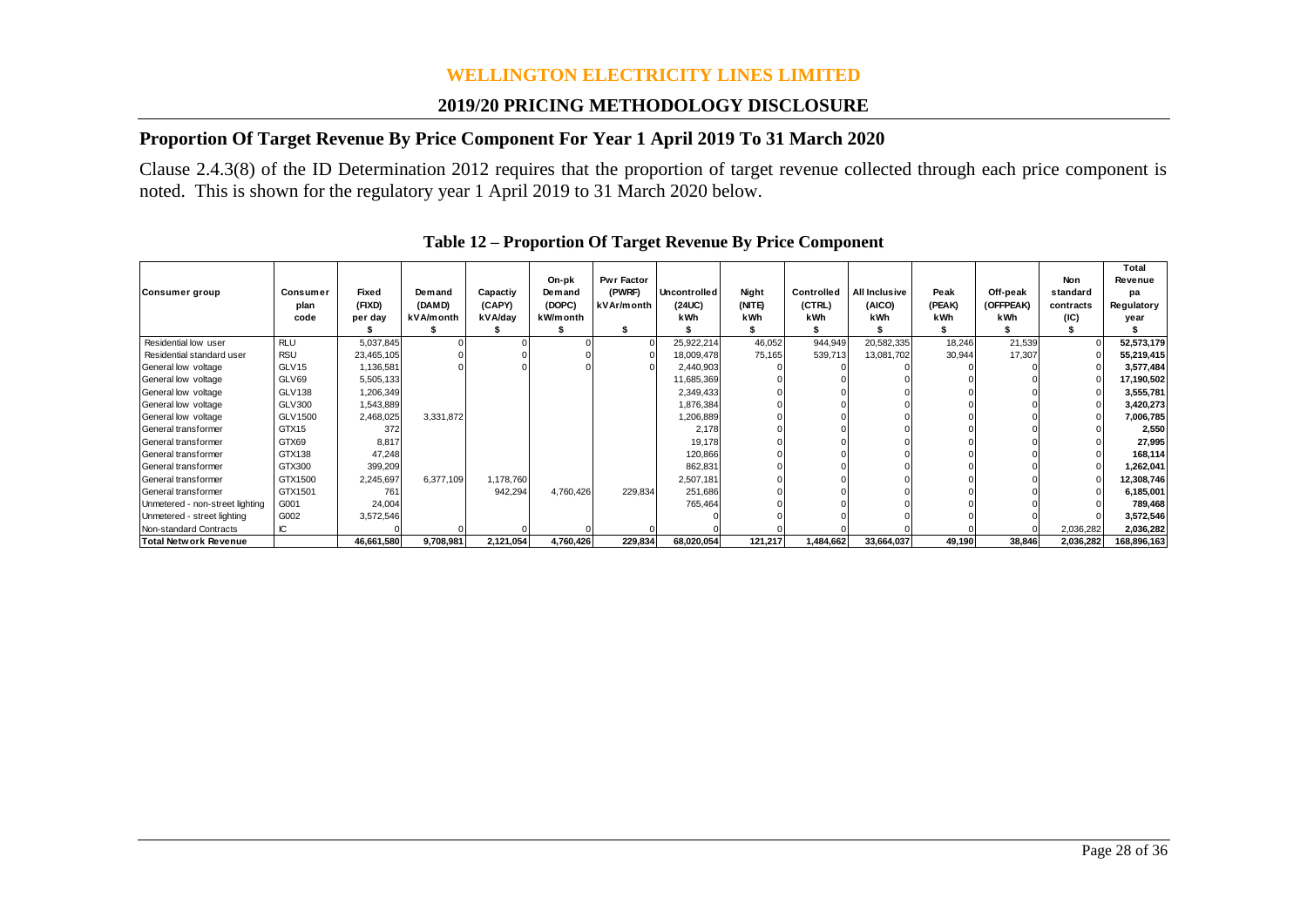# **Appendix A: Pricing Methodology - Information Disclosure Requirements**

- 2.4.1 Every EDB must publicly disclose, before the start of each disclosure year, a pricing methodology which-
	- (1) Describes the methodology, in accordance with clause 2.4.3 below, used to calculate the prices payable or to be payable;
	- (2) Describes any changes in prices and target revenues;
	- (3) Explains, in accordance with clause 2.4.5 below, the approach taken with respect to pricing in non-standard contracts and distributed generation (if any);
	- (4) Explains whether, and if so how, the EDB has sought the views of consumers, including their expectations in terms of price and quality, and reflected those views in calculating the prices payable or to be payable. If the EDB has not sought the views of consumers, the reasons for not doing so must be disclosed.
- 2.4.2 Any change in the pricing methodology or adoption of a different pricing methodology, must be publicly disclosed at least 20 working days before prices determined in accordance with the change or the different pricing methodology take effect.
- 2.4.3 Every disclosure under clause 2.4.1 above must-
	- (1) Include sufficient information and commentary to enable interested persons to understand how prices were set for each consumer group, including the assumptions and statistics used to determine prices for each consumer group;
	- (2) Demonstrate the extent to which the pricing methodology is consistent with the pricing principles and explain the reasons for any inconsistency between the pricing methodology and the pricing principles;
	- (3) State the target revenue expected to be collected for the disclosure year to which the pricing methodology applies;
	- (4) Where applicable, identify the key components of target revenue required to cover the costs and return on investment associated with the EDB's provision of electricity lines services. Disclosure must include the numerical value of each of the components;
	- (5) State the consumer groups for whom prices have been set, and describe-

(a) the rationale for grouping consumers in this way;

(b) the method and the criteria used by the EDB to allocate consumers to each of the consumer groups;

- (6) If prices have changed from prices disclosed for the immediately preceding disclosure year, explain the reasons for changes, and quantify the difference in respect of each of those reasons;
- (7) Where applicable, describe the method used by the EDB to allocate the target revenue among consumer groups, including the numerical values of the target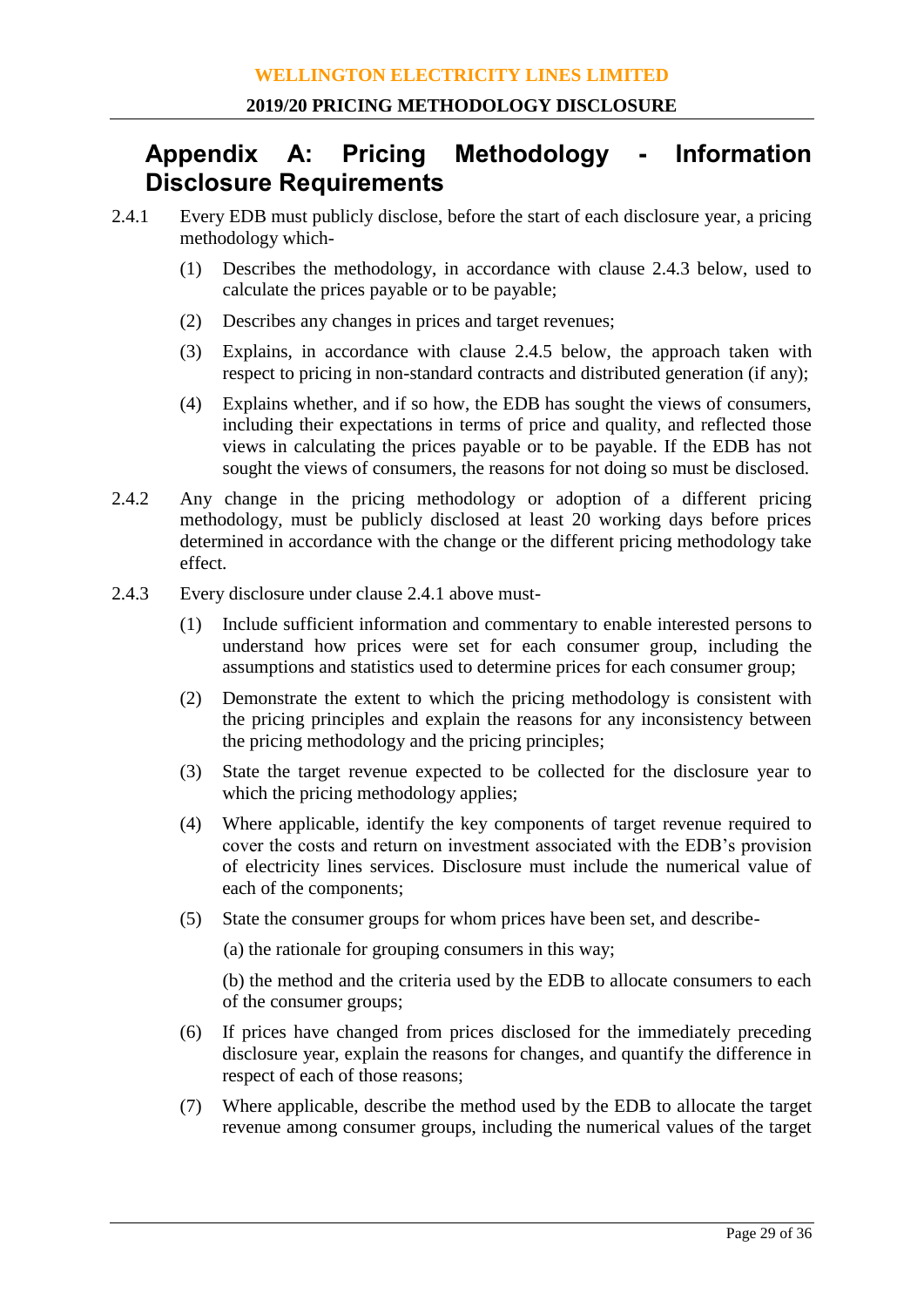revenue allocated to each consumer group, and the rationale for allocating it in this way;

- (8) State the proportion of target revenue (if applicable) that is collected through each price component as publicly disclosed under clause 2.4.18.
- 2.4.4 Every disclosure under clause 2.4.1 above must, if the EDB has a pricing strategy-
	- (1) Explain the pricing strategy for the next 5 disclosure years (or as close to 5 years as the pricing strategy allows), including the current disclosure year for which prices are set;
	- (2) Explain how and why prices for each consumer group are expected to change as a result of the pricing strategy;
	- (3) If the pricing strategy has changed from the preceding disclosure year, identify the changes and explain the reasons for the changes.
- 2.4.5 Every disclosure under clause 2.4.1 above must-
	- (1) Describe the approach to setting prices for non-standard contracts, including-

(a) the extent of non-standard contract use, including the number of ICPs represented by non-standard contracts and the value of target revenue expected to be collected from consumers subject to non-standard contracts;

(b) how the EDB determines whether to use a non-standard contract, including any criteria used;

(c) any specific criteria or methodology used for determining prices for consumers subject to non-standard contracts and the extent to which these criteria or that methodology are consistent with the pricing principles;

(2) Describe the EDB's obligations and responsibilities (if any) to consumers subject to non-standard contracts in the event that the supply of electricity lines services to the consumer is interrupted. This description must explain-

(a) the extent of the differences in the relevant terms between standard contracts and non-standard contracts;

(b) any implications of this approach for determining prices for consumers subject to non-standard contracts;

- (3) Describe the EDB's approach to developing prices for electricity distribution services provided to consumers that own distributed generation, including any payments made by the EDB to the owner of any distributed generation, and including the-
	- (a) prices; and

(b) value, structure and rationale for any payments to the owner of the distributed generation.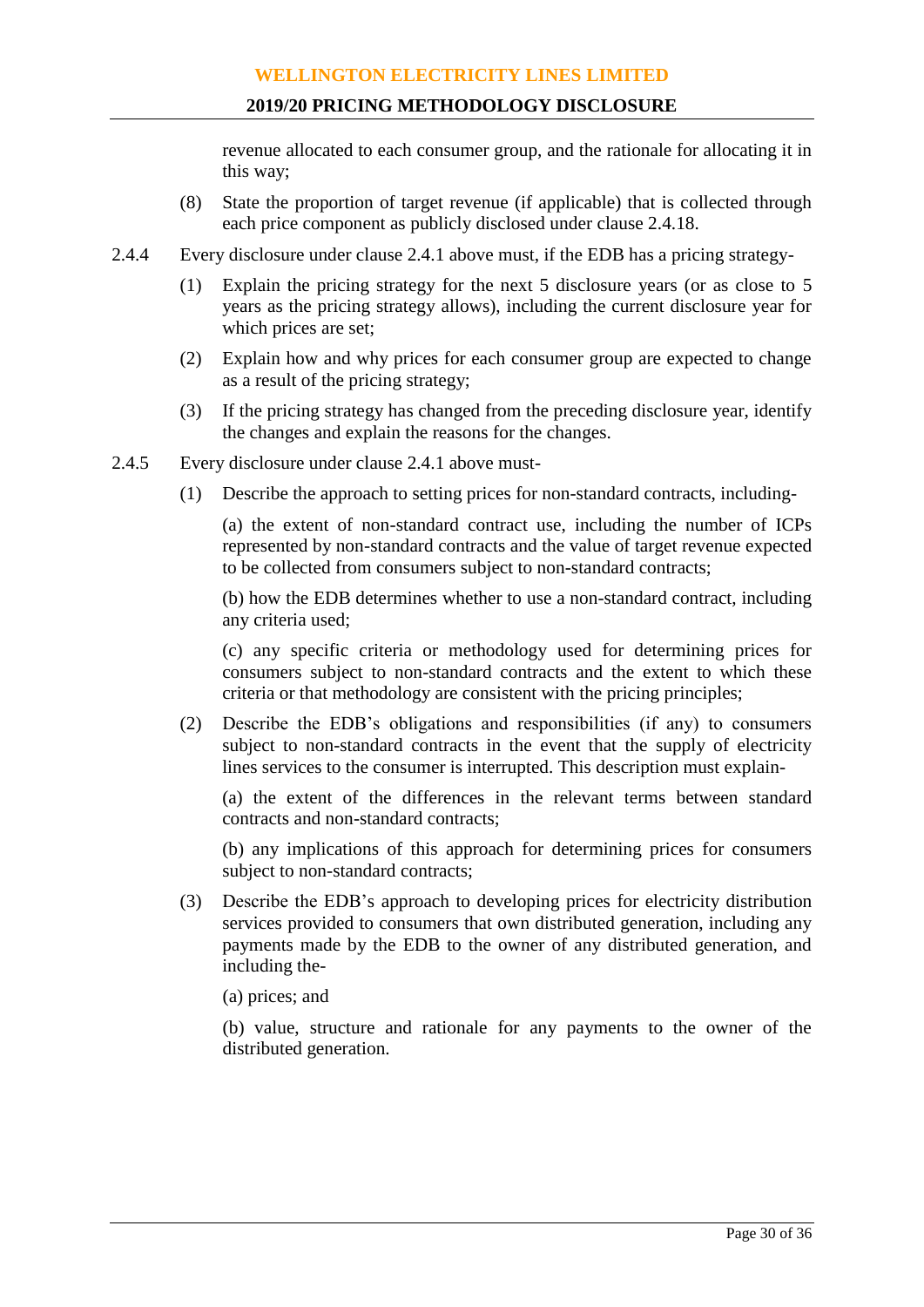# **Appendix B: Consistency With Pricing Principles**

The Electricity Authority's Pricing Principles are contained in the Distribution Pricing Principles and Information Disclosure Guidelines 2010. WELL understands that the Pricing Principles consist of well accepted, high level principles and were introduced on a voluntary compliance basis.

# **Pricing Principle (a) (i)**

- *(a) Prices are to signal the economic costs of service provision, by:*
	- *(i) being subsidy free (equal to or greater than incremental costs, and less than or equal to standalone costs), except where subsidies arise from compliance with legislative and/or other regulations and/or the Government Policy Statement;*

It can be observed that the revenue for each consumer group is within the range established by stand-alone and incremental costs, hence they are subsidy free.

This is shown in the figure below, alongside our COSM outputs:





 $26$  Excludes Pass through and Recoverable costs, including transmission charges.

<u>.</u>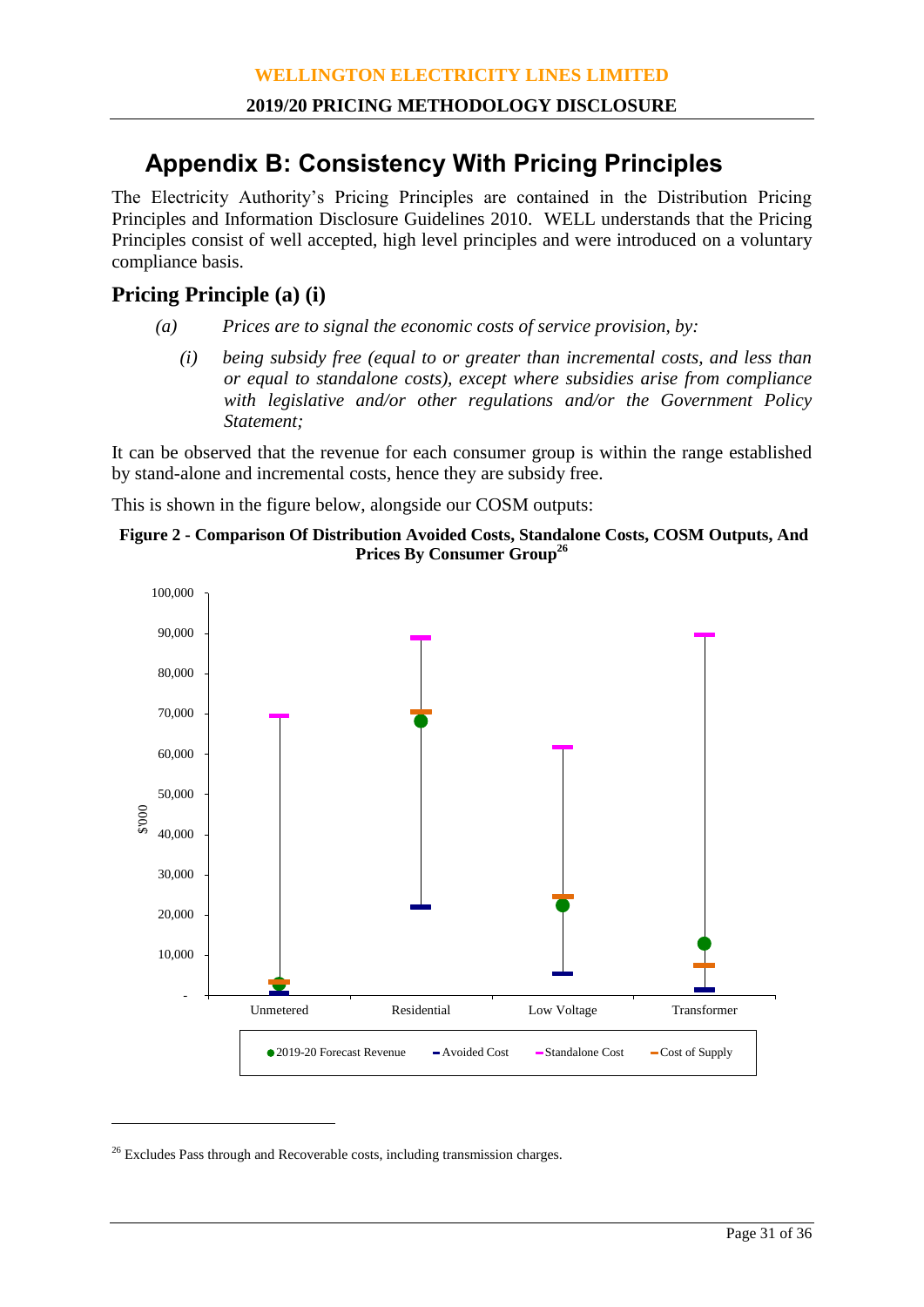#### **Definition Of Stand-Alone And Incremental Cost**

WELL's definition of stand-alone cost and incremental cost is as follows:

The *Stand-alone cost* of providing services to a consumer group is the cost of developing and operating distribution infrastructure which benefits that consumer group. Stand-alone cost considers the costs of entry based on current market conditions and technology. Where the network business recovers more revenue than the standalone cost of serving a consumer class, this means that an alternative supplier may enter the market and supply that particular consumer group. Prices above the stand-alone cost could not be sustained in a competitive market (due to the threat of undercutting prices) and may create the possibility of efficient bypass of the existing infrastructure; and

The *incremental cost* for a consumer group is the cost that would be incurred, should the distribution business no longer serve that specific consumer group (whilst supplying all other groups). If a consumer group were to be charged below the incremental cost, it would be economically beneficial for the business to stop supplying that consumer group as revenue obtained from the consumer would not cover costs. Further, where incremental costs are higher than revenue recovered, the associated tariff levels may also result in inefficient levels of consumption, hence the rationale for having incremental costs as a lower bound.

## **Methodology Of Calculating Stand-Alone And Incremental Costs**

#### *Stand-Alone Costs*

Stand-alone costs include both the capital and operating costs of service provision. The stand-alone network capital cost for each consumer group was derived from an estimate of the cost of providing network infrastructure required to service their corresponding load, if the other tariff classes were no longer required to be supplied. The stand-alone operating costs for a consumer class have been estimated as the total of all operating cost less the incremental operating costs of serving all the other tariff classes.

#### *Incremental Costs*

The incremental costs associated with each of the consumer groups were derived from an estimate of the long run average incremental cost (LRAIC).

# **Pricing Principles (a)(ii)(iii)**

- *(a) Prices are to signal the economic costs of service provision, by:*
	- *(ii) having regard, to the extent practicable, to the level of available service capacity; and*
	- *(iii) signalling, to the extent practicable, the impact of additional usage on future investment costs.*

WELL has regard to the available service capacity and signals capacity constraints through its price structure as follows: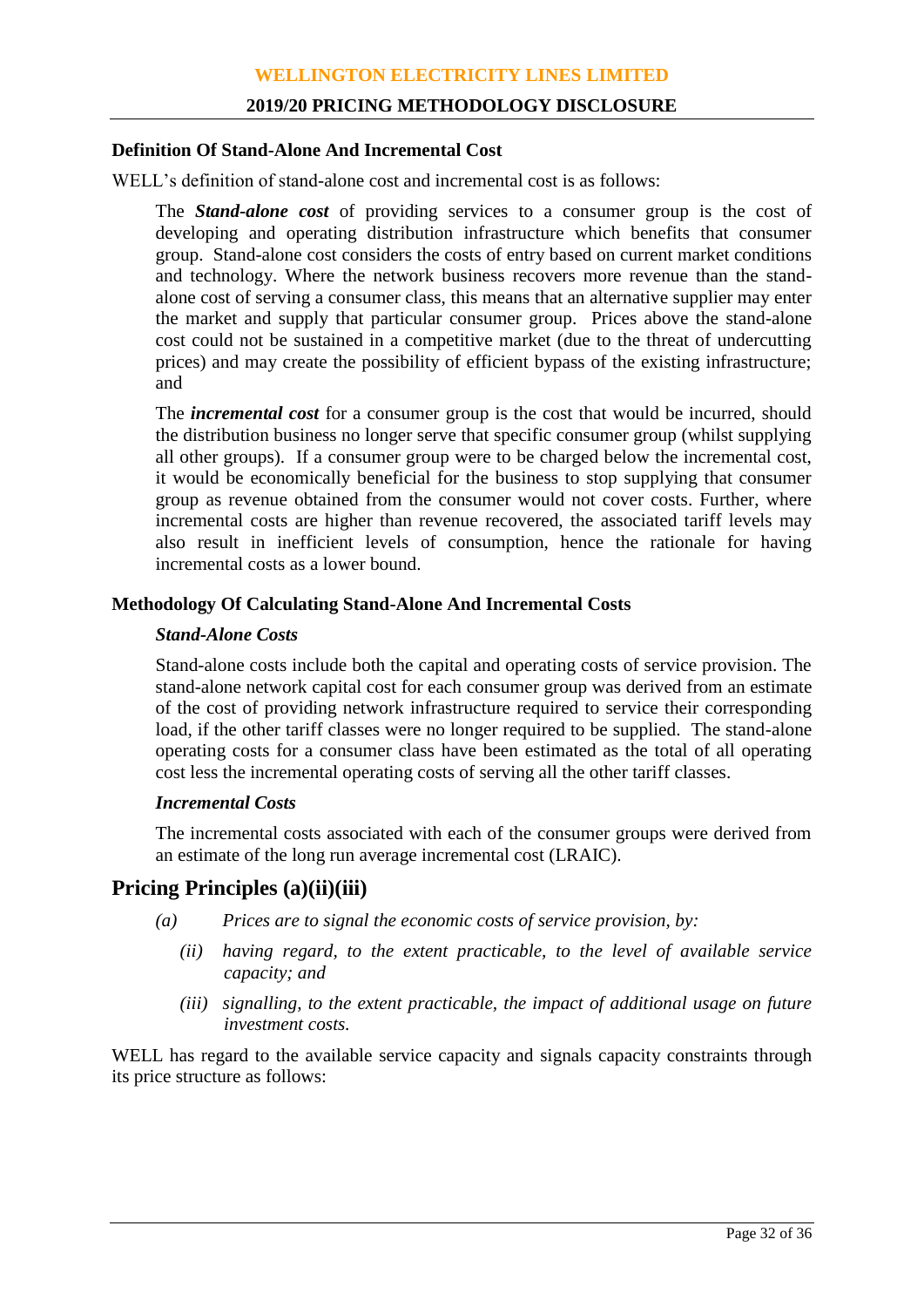#### **2019/20 PRICING METHODOLOGY DISCLOSURE**

#### *Load Management*

WELL provides discounted pricing to domestic consumers that offer up dedicated controllable loads. This price differential signals to consumers the benefits of shifting use away from network peak or other congestion periods. Typically these opportunities are taken up through electric hot-water cylinders offering interruptible load.

WELL has a nite boost option ('NITE') which is a separately metered supply to permanently wired appliances, such as night store heaters, which are switched on and off at specific times. This controlled option will be switched on during the night period (11pm to 7am) and for a minimum "boost period" during the day of two hours generally between 1pm and 3pm. This supply is only available to load permanently wired to a separate meter.

WELL has replaced its EV options ('EVNITE' and 'EVDMND') with dedicated time of use EV price plans for residential consumers ('RLUEVB' and 'RSUEVB'). The change in the price offer makes it easier for retailers to implement and the structure makes it simpler for consumers to understand and respond to. The plan creates an incentive for private EV owners to charge their vehicle during off-peak periods and encourages the uptake of electric vehicles by providing a cheaper rate for the household during off-peak periods.

Consumers with battery storage capability are incentivised through cheaper off-peak prices to store electricity during cheaper off-peak periods, for use during peak periods. This reduces congestion on the network during times when the network is traditionally congested. Price signals for efficient use of new technologies are an important aspect of forward looking pricing methodologies.

#### *Demand (kW)*

The demand charge applied to GTX1500 and GTX1501 pricing plans will provide a price signal by incentivising larger consumers to reduce their demand at high network congestion periods. Growth in demand can result in higher charges to the consumer.

#### *Power Factor Charge*

To encourage power factor management, a power factor charge is applied to General Transformer Connections greater than 1500 kVA (GTX1501) who fail to correct inductive loads. This signals to the consumer the need to manage power factor and mis-management will result in a charge to them.

#### *Looking Forward*

WELL is also considering further demand or TOU based pricing options that incentivise efficient use of network capacity. WELL has already commenced TOU pricing with the EVB plan introduced in July. This will align prices more closely to the cost of investing in service capacity.

# **Pricing Principle (b)**

*(b) Where prices based on 'efficient' incremental costs would under-recover allowed revenues, the shortfall should be made up by setting prices in a manner that has regard to consumers' demand responsiveness, to the extent practicable.*

This principle sets out the economic concept of "Ramsey Pricing". This asserts it is economically efficient to charge higher prices to those consumers that have a higher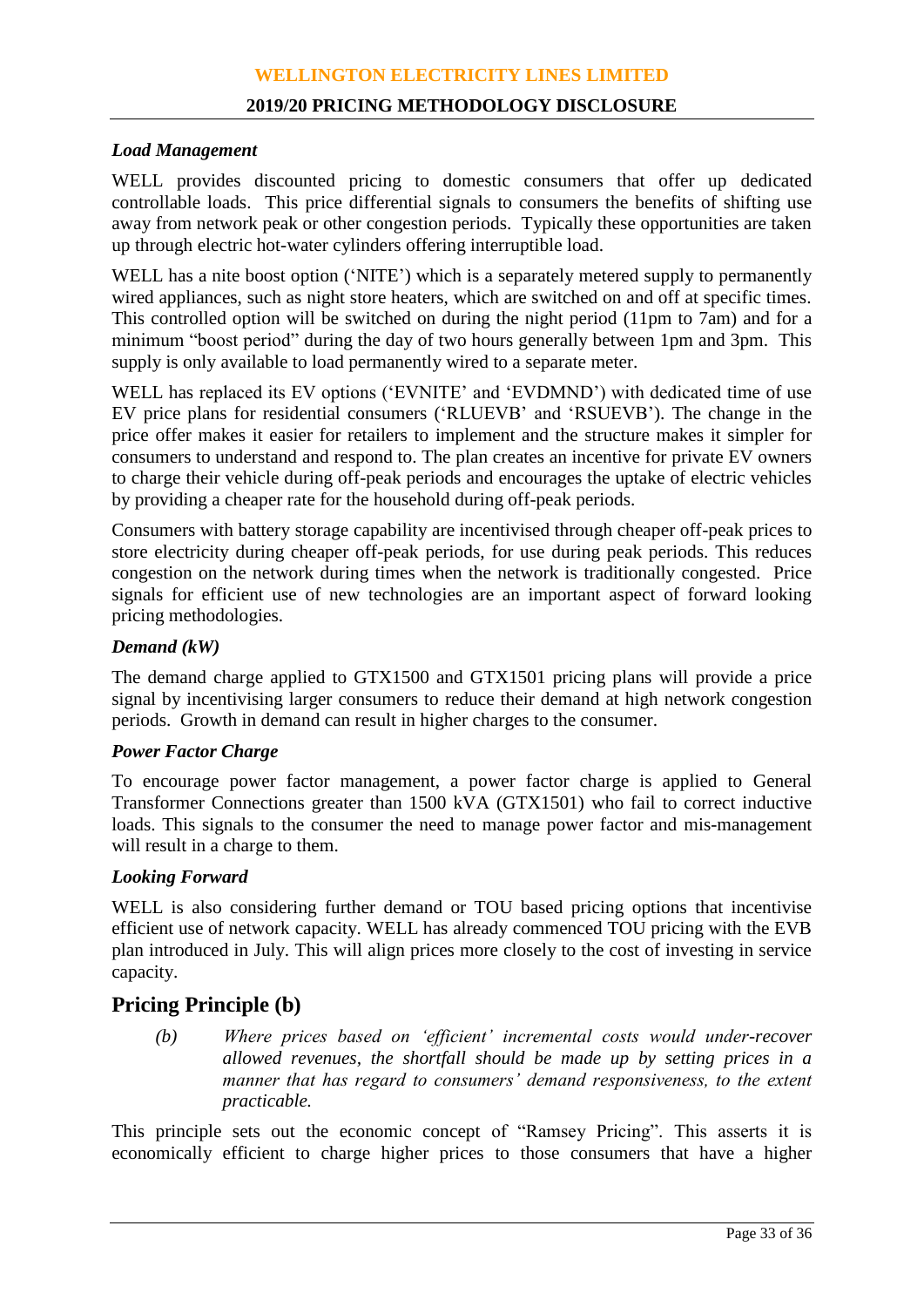#### **2019/20 PRICING METHODOLOGY DISCLOSURE**

willingness to pay, relative to the LRMC of each consumer group. This is considered economically efficient as consumers that demand a service the most, pay the most.

There are a number of issues associated with developing Ramsey based pricing which makes it impractical for us to apply. In particular, there is a lack of information on price elasticities (i.e. a measure of willingness to pay) specific to different consumer groups in the New Zealand electricity sector.

However, WELL consider this willingness to pay principle can be practically applied by offering consumers price plans that balance their willingness to pay with the quality of supply they receive. For instance, uncontrolled pricing plans have higher prices recognising the higher willingness to pay for consumers that do not want their hot-water load interrupted. Similarly, the night and controlled prices are targeted to consumers that are willing to shift their demand to the off peak. Demand/TOU pricing will also allow consumers to self-select the capacity service they require, consistent with their willingness to pay.

# **Pricing Principles (c)(i)(ii)(iii)**

- *(c) Provided that prices satisfy (a) above, prices should be responsive to the requirements and circumstances of stakeholders in order to:*
	- *(i) discourage uneconomic bypass;*
	- *(ii) allow for negotiation to better reflect the economic value of services and enable stakeholders to make price/quality trade-offs or non-standard arrangements for services; and*
	- *(iii) where network economics warrant, and to the extent practicable, encourage investment in transmission distribution alternatives (e.g. distributed generation or demand response) and technology innovation.*

As noted above, prices above the standalone cost could not be sustained in a competitive market and may create the possibility of efficient bypass of the existing infrastructure. As WELL's prices are below the stand alone costs, bypassing the network is discouraged.

WELL utilises standard charges but has in place a policy to negotiate connection costs and pricing with non-standard consumers (see table 2). WELL considers this policy to better reflect consumer opportunities to vary service and price standards and enable consumers to make efficient decisions between transmission and distribution alternatives.

WELL operates under a regulatory framework that requires ongoing information disclosure including the Asset Management Plan. The Asset Management Plan sets out capital and operating requirements for the Network, which imposes a discipline on the network businesses to design their networks efficiently.

# **Pricing Principle (d)**

*(d) Development of prices should be transparent, promote price stability and certainty for stakeholders, and changes to prices should have regard to the impact on stakeholders.*

All prices are developed in a systematic approach that broadly reflects the consumer profile and connection characteristics. For example, connection characteristics for large consumers such as power factor, play a large part in network costs and therefore this cost driver is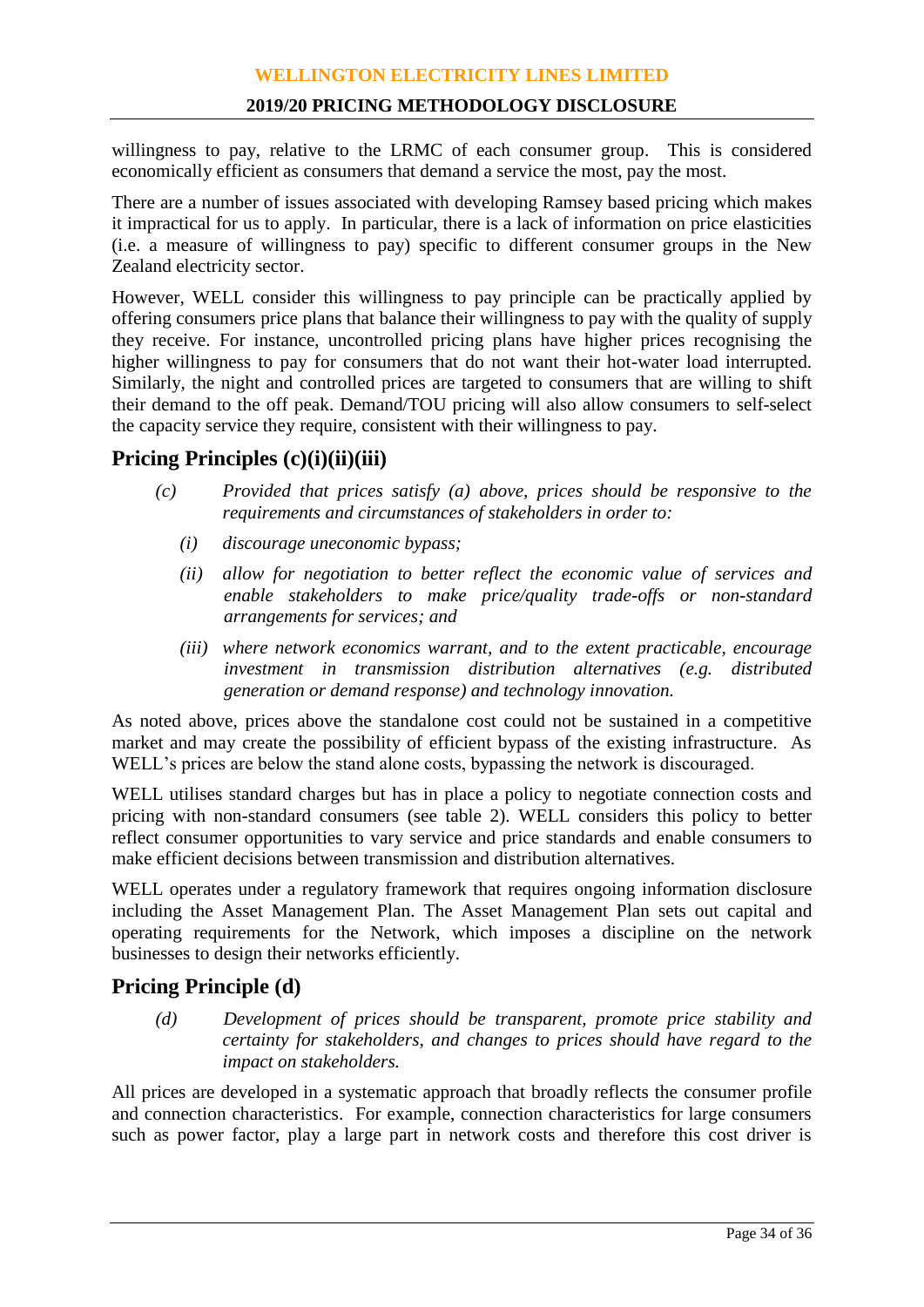separately charged. All of these prices are published in public documents providing transparency of prices charged.

Prices have been set within the constraints of the CPP determination. WELL continues to move towards better alignment of its individual tariff prices with the cost of supply.

# **Pricing Principle (e)**

*(e) Development of prices should have regard to the impact of transaction costs on retailers, consumers and other stakeholders and should be economically equivalent across retailers.*

WELL has control over the transaction costs arising from its network charges, by limiting the complexity of charges and structures and the number of charging parameters within each charge. WELL applies the same charging structure to all retailers, excluding any nonstandard contracts. A separate contractual agreement is negotiated with non-standard consumers as they have unusual connection characteristics making the tariff structure to all retailers inappropriate.